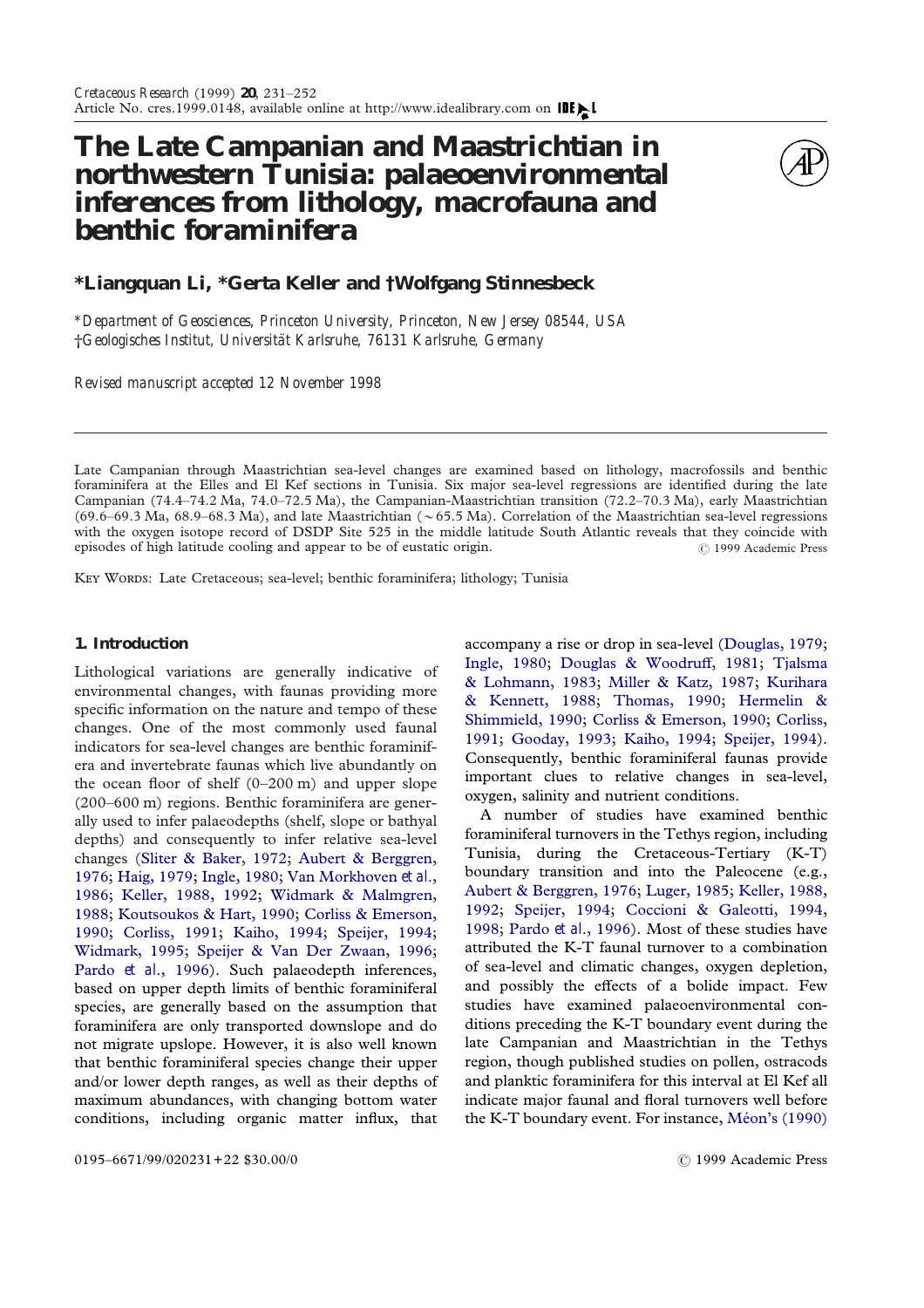<span id="page-1-0"></span>

**Figure 1.** Late Cretaceous palaeogeography of Tunisia and locations of the El Kef and Elles sections (modified after [Burollet, 1967,](#page-19-4) and [Peypouquet](#page-20-18) *[et al](#page-20-18)*[., 1986\)](#page-20-18).

study of pollen at El Kef revealed a major floral turnover through the middle and late Maastrichtian with gradually decreasing diversity indicating climatic cooling. Studies on ostracods for the same interval at El Kef by Donze *et al*[. \(1985\)](#page-20-17) and [Peypouquet](#page-20-18) *et al*. [\(1986\)](#page-20-18) revealed a major faunal turnover in the *Gansserina gansseri* Zone. A recent study on planktic foraminifera parallels this pattern, suggesting that major environmental changes occurred through the Maastrichtian in the southwestern Tethys [\(Li &](#page-20-19) [Keller, 1998b\)](#page-20-19).

In this study, we examine the late Campanian and Maastrichtian sea-level fluctuations at Elles and El Kef in northwestern Tunisia based on lithological variations, macrofossils and benthic foraminiferal assemblages. We then correlate the observed sea-level changes with the  $\delta^{18}$ O record of DSDP Site 525 in the middle latitude South Atlantic in order to determine the relationship, if any, between global cooling and sea-level regressions in the southwestern Tethys.

#### **2. Material and methods**

#### *Samples*

The El Kef section is located about 7 km west of the town of El Kef in northwestern Tunisia [\(Figure 1\)](#page-1-0). Maastrichtian and Campanian sediments crop out

along valleys about 1 km from the road to Hamman Mellégue. The Elles section is located about 75 km southeast of El Kef near the hamlet of Elles, where a continuous sequence of Campanian, Maastrichtian and Palaeogene sediments is exposed along a valley. During the late Campanian to Maastrichtian sediment deposition at El Kef occurred in outer shelf to upper slope environments, and at Elles in somewhat shallower middle-outer shelf to outer slope environments [\(Peypouquet](#page-20-18) *et al*., 1986; [Figure 1\)](#page-1-0). Sedimentary sequences spanning the upper Campanian through the Maastrichtian were sampled at both El Kef and Elles. At El Kef, the Maastrichtian interval consists of grey marly shales that are cut by two local faults at 10 m and 22 m below the K-T boundary where an unknown interval is missing [\(Figure 2\)](#page-2-0). The upper Campanian consists of thick limestone beds followed by marls interlayered with limestone layers. In one interval, grey marly shales partly covered by vegetation and a slump covers about five metres of the section (53.4–48.5 m, [Figure 2\)](#page-2-0). A total of 47 samples were collected from the upper Campanian-Maastrichtian interval.

The discontinuous exposure at El Kef necessitated collecting this interval at Elles. At this location the sedimentary sequence is similar to that at El Kef and continuously exposed. The upper Campanian interval consists of thick limestone beds interlayered with thin marls. This interval is overlain by 10 m of marly shales followed by marls interlayered with limestones [\(Figure](#page-2-0) [2\)](#page-2-0). A total of 21 samples were analyzed from this interval.

### *Methods*

In the field, the limestone and marl layers were examined for macrofaunas and bioturbation and their stratigraphic position noted. Limestone/marl contacts were carefully examined for evidence of hardground, bioturbation and erosion. In the laboratory, thin sections were made of all limestone and hard resistant marl layers to search for further evidence of invertebrate fossils, and the sedimentological composition was examined. For benthic and planktic foraminiferal analyses, sediment samples were disaggregated by soaking in water for several days and then washed through a  $63 \mu m$  sieve with tap water. Sediment infilling of foraminiferal tests was removed by repeated sonic agitation of the residues for about 15 seconds.

Benthic foraminifera were quantitatively analyzed for El Kef and qualitatively for Elles. Benthic foraminiferal species at El Kef were picked from representative sample splits of 300–500 specimens,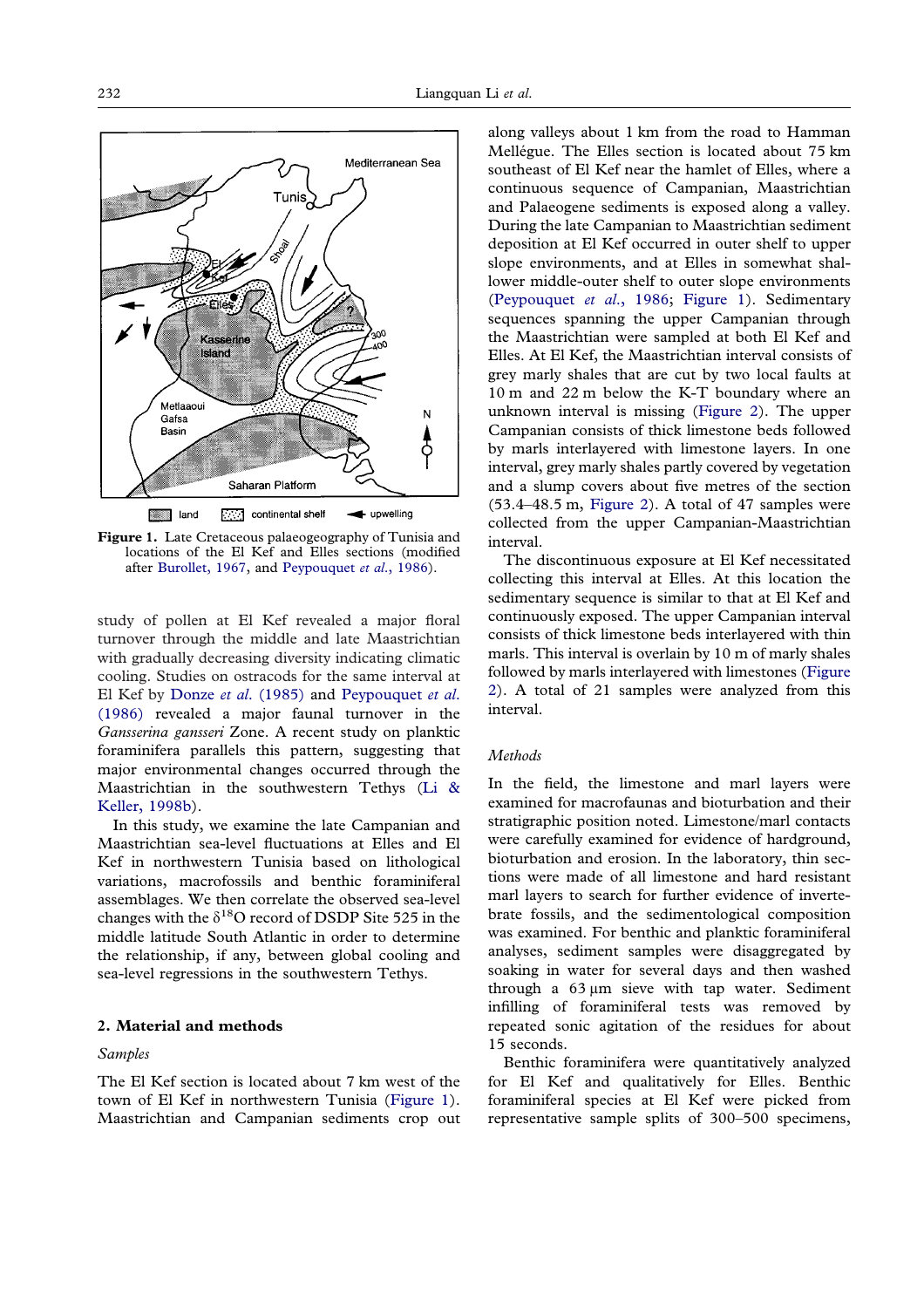<span id="page-2-0"></span>

**Figure 2.** Lithological variations, macrofaunas and inferred sea-level changes at El Kef and Elles during the late Campanian through Maastrichtian. Planktic foraminiferal zonation from [Li & Keller \(1998a,](#page-20-21) [b\)](#page-20-19) with subdivision of Zone CF8 into CF8a and CF8b.

identified and mounted on microslides for a permanent record. For Elles, a representative split of 300– 500 specimens was examined and a census taken of species present which were mounted on microslides for identification and permanent record. The qualitative abundance of species was noted as abundant, >10%; common, 5–10%; few, 2–5%; and rare, <2%. For both Elles and El Kef samples, the remaining residue from each sample was searched for rare species and these were added to the picked slides. Species identifications were primarily based on the studies of [Sliter \(1968\),](#page-20-20) [Aubert & Berggren \(1976\),](#page-19-0) [Van Morkhoven](#page-21-0) *et al*. (1986), [Keller \(1988,](#page-20-3) [1992\)](#page-20-4), Bolli *et al*[. \(1994\),](#page-19-5) and [Speijer \(1994\).](#page-21-2) Over 128 benthic foraminiferal species were identified at Elles and El Kef. The relative abundances and occurrences of all species which are present in more than two samples are listed in [Table 1](#page-3-0) for El Kef. However, all species from the sample splits and the

rare species subsequently added from the residue searches were included in calculating the species richness.

#### **3. Biostratigraphy**

The biostratigraphy and correlation of the Elles and El Kef sections is based on a refined high resolution planktic foraminiferal zonation which was developed based on DSDP Site 525 and its palaeomagnetic timescale and applied to the Tunisian sections [\(Li &](#page-20-21) [Keller, 1998a,](#page-20-21) [b\)](#page-20-19) as shown in [Figure 3.](#page-7-0) This biozonation is similar to the zonations by [Caron \(1985\)](#page-19-6) and [Nederbragt \(1991\),](#page-20-22) except that the interval encompassed by the two late Maastrichtian zones, *Abathomphalus mayaroensis*, or *Racemiguembelina fructicosa* of [Nederbragt \(1991\),](#page-20-22) and *Gansserina gansseri* is subdivided into seven biozones (CF1–7), and the *Globotruncana aegyptiaca* Zone is subdivided into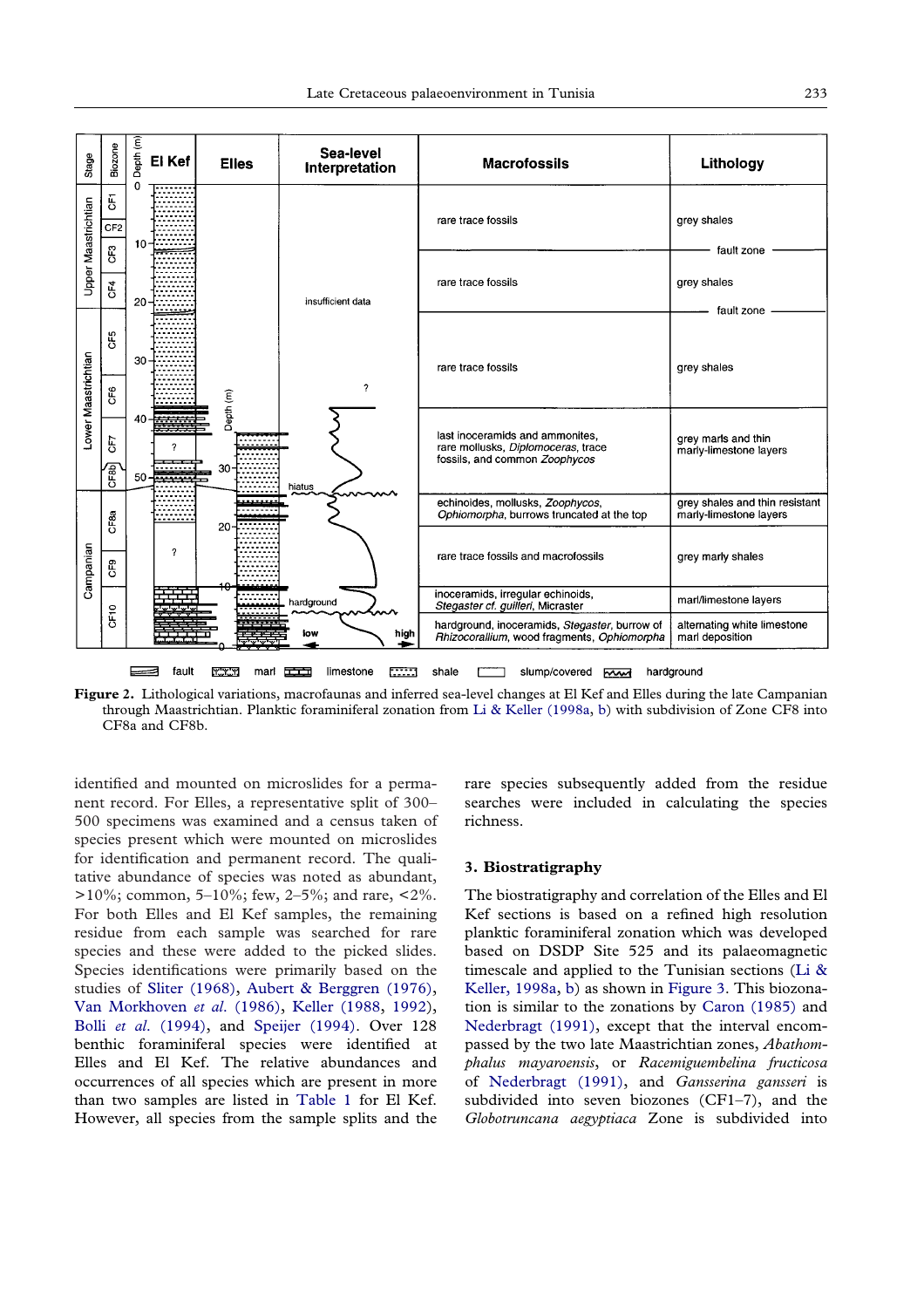<span id="page-3-0"></span>

| Relative abundances of Maastrichtian b<br>in metres below the K/T boundary. $X = \langle 2\% \rangle$ .<br>Table 1. |                       |                      |                          |                   |                      |                        |                  |                                   |                 |                      |                   |                      |                   |                      |                          |                        |                        |                        |                               | enthic foraminifera at El Kef, Tunisia. Species with only one or two isolated occurrences are not listed. Depth is |             |                       |                   |                            |
|---------------------------------------------------------------------------------------------------------------------|-----------------------|----------------------|--------------------------|-------------------|----------------------|------------------------|------------------|-----------------------------------|-----------------|----------------------|-------------------|----------------------|-------------------|----------------------|--------------------------|------------------------|------------------------|------------------------|-------------------------------|--------------------------------------------------------------------------------------------------------------------|-------------|-----------------------|-------------------|----------------------------|
| Depth (m) below KTB                                                                                                 | $^{12}$               | S<br>$\overline{5}$  | $\frac{3}{2}$            | m<br>13.          | 14                   | ιņ<br>14.              | $\frac{5}{1}$    | $\mathfrak{m}$<br>$\overline{10}$ | 16              | 5<br>$\overline{16}$ | 17                | m<br>$\overline{17}$ | $^{18}$           | 5<br>$\frac{8}{18}$  | $^{0}$                   | ιņ<br>$^{0}1$          | $20$                   | $\overline{c}$         | 5<br>22.                      | 5<br>23                                                                                                            | 5<br>24.    | 5<br>25               | ιņ<br>26.         | 5<br>$^{29}$               |
| Alabamina dorsoplana                                                                                                | $\times$ $\times$     |                      |                          |                   | $\mathcal{L}$        |                        |                  |                                   |                 |                      | ×                 |                      |                   |                      | ×                        | ×                      | $\mathcal{L}$          | ×                      | ×                             | ×                                                                                                                  |             | $\sim$                |                   | ×                          |
| Angulogenerina cuneata                                                                                              |                       |                      | ×                        |                   |                      | <b>××∞×∞×</b>          | <b>X m 2 X a</b> | ス745                              | <b>X X 625</b>  | スス774                |                   |                      | メメァァ の            |                      |                          |                        |                        |                        |                               |                                                                                                                    | 2 X 3 5 9   |                       | 又又372             |                            |
| Anomalinoides acuta                                                                                                 |                       |                      | $\Xi$                    | $\circ$           |                      |                        |                  |                                   |                 |                      |                   |                      |                   |                      |                          | $\frac{6}{1}$          |                        |                        |                               |                                                                                                                    |             |                       |                   |                            |
| Anomalinoides praeacuta                                                                                             | $O$ $\alpha$ $\times$ | $\alpha \sim \aleph$ | $\infty$ $\sim$          |                   | 5 5 5 7              |                        |                  |                                   |                 |                      | 653               |                      |                   | $\sim \omega \omega$ | $m - 6$                  | 44                     | $\frac{2}{7}$ $\sim$ 4 | すうろ                    | $5 - 5$                       | n X 4                                                                                                              |             | $m \, \infty \, \sim$ |                   | $\circ$ $\sim$ $\circ$     |
| Anomalinoides welleri                                                                                               |                       |                      |                          | 4                 |                      |                        |                  |                                   |                 |                      |                   | 89.727               |                   |                      |                          |                        |                        |                        |                               |                                                                                                                    |             |                       |                   |                            |
| Arenobulimina spp.<br>Astacolus sp.                                                                                 |                       |                      |                          | $\times$          |                      |                        |                  | ×                                 |                 |                      |                   |                      |                   | ×                    |                          |                        | ×                      | ×                      | ×                             | ×                                                                                                                  | ×           | $\mathcal{L}$         |                   | $\mathcal{L}$              |
| Berthelinella delicatulus                                                                                           |                       |                      |                          |                   |                      |                        |                  |                                   | ×               |                      | ×                 |                      |                   |                      |                          |                        |                        |                        |                               |                                                                                                                    |             |                       |                   |                            |
| Bolivinoides draco draco                                                                                            | ××                    | $\mathcal{L}$        | $\times$ $\sim$ $\times$ |                   |                      | ×                      | $\times \times$  |                                   |                 | ×                    |                   |                      | X ⊲               | $\mathcal{L}$        | ×                        | 3                      |                        |                        |                               |                                                                                                                    |             | ${}^{\circ}$          |                   | ×                          |
| Bolivinoides draco miliares                                                                                         |                       |                      |                          |                   | $\omega \times$      |                        |                  |                                   |                 |                      |                   |                      |                   |                      |                          |                        |                        |                        |                               |                                                                                                                    |             |                       |                   |                            |
| Cibicidoides alleni                                                                                                 | ×                     |                      |                          | ×                 |                      |                        |                  |                                   |                 |                      |                   |                      |                   |                      |                          | ×                      | 42XX                   | ×                      |                               |                                                                                                                    |             |                       |                   |                            |
| Cibicidoides dayi                                                                                                   |                       |                      |                          |                   |                      |                        |                  |                                   |                 |                      |                   |                      |                   |                      |                          |                        |                        |                        |                               |                                                                                                                    | χ<br>3      |                       | ×                 | $\mathcal{L}$              |
| Cibicidoides succedens                                                                                              | ω ω                   | 4 L                  | m 5                      | ×                 |                      | $\times \times \infty$ | X in             | $\times \times \times$            | $\omega$ ru     | $\sim$ $\sim$        | $\times \times$   |                      |                   | x <sub>a</sub>       | 又又43                     | x <sub>p</sub>         |                        |                        | $\alpha$ $\frac{\sigma}{4}$ 4 | $\infty$ $\times$                                                                                                  |             |                       |                   |                            |
| Cibicidoides susanaensis                                                                                            |                       |                      |                          | $\sim$            |                      |                        |                  |                                   |                 |                      |                   |                      | $\epsilon$        |                      |                          |                        | $\omega \omega \times$ | 546732                 |                               |                                                                                                                    |             | X a a a X             | 4                 | S                          |
| Coryphostoma incrassata                                                                                             |                       |                      |                          | ×                 |                      |                        |                  |                                   |                 |                      |                   |                      |                   |                      |                          |                        |                        |                        |                               |                                                                                                                    |             |                       |                   |                            |
| Coryphostoma incrassata gigantea                                                                                    |                       | ×                    |                          | ×                 |                      |                        |                  |                                   |                 |                      |                   |                      |                   |                      |                          |                        |                        |                        |                               |                                                                                                                    |             |                       |                   |                            |
| Coryphostoma midwayensis                                                                                            | QQQ                   | $10$                 | $\times$ 10 $\circ$      | 4                 |                      | $\times$ 4 $\times$    | X n n            | 4 U                               | $\sim$ 50       | w ru                 | 43                | $\sim$ $\sim$        | n w               | $\circ$ $\circ$      | X n n                    | $\times$ 10 $\times$   | 4                      |                        | 43                            |                                                                                                                    | 40          |                       | $X \sim 15$       | $\times$ $\sim$            |
| Coryphostoma plaitum                                                                                                |                       | ×                    |                          | $\mathcal{L}$     |                      |                        |                  |                                   |                 |                      |                   |                      |                   |                      |                          |                        | ×                      |                        |                               | $\sim \infty$ X                                                                                                    |             | ×                     |                   |                            |
| Dentalina alternata                                                                                                 |                       |                      |                          | ×                 |                      |                        |                  |                                   |                 |                      |                   |                      |                   |                      |                          |                        |                        |                        |                               |                                                                                                                    |             |                       |                   |                            |
| Dentalina basiplanata                                                                                               |                       | ×                    |                          | ×                 |                      |                        | $X \times d$     |                                   | 4               | $X \times d$         | 4                 |                      | ×                 |                      | $\mathcal{L}$            | 3                      | ×                      |                        |                               |                                                                                                                    |             | 3                     | $\overline{5}$    |                            |
| Dentalina catenula                                                                                                  | ××                    |                      | $\times \times$          |                   |                      |                        |                  |                                   |                 |                      |                   |                      |                   |                      |                          |                        |                        |                        |                               |                                                                                                                    |             |                       |                   |                            |
| Dentalina gracilis                                                                                                  |                       | 3                    |                          | $\sim$ $\sim$     | 4                    | ×                      |                  | 4                                 | 4               |                      | 3                 | n X w                | $\mathcal{L}$     | $\omega \times 4$    | ωX                       | Z                      | 0 X 0                  | $\times \times \times$ | 4                             | 4 X X                                                                                                              | ×           | $\times\times\times$  |                   | w X                        |
| Dentalina legumen                                                                                                   |                       | ×                    |                          |                   |                      |                        |                  |                                   | $\times \times$ |                      | $\omega$ $\omega$ |                      |                   |                      |                          |                        |                        |                        |                               |                                                                                                                    |             |                       | $4 \times$        |                            |
| Dentalina stephensoni                                                                                               |                       | ×                    |                          | ×                 |                      |                        |                  | ×                                 |                 |                      |                   |                      | $\mathcal{L}$     |                      |                          | ×                      |                        |                        | ×                             |                                                                                                                    | ×           |                       |                   |                            |
| Dorothia bulletta                                                                                                   | ×                     |                      |                          |                   | $\times\times\times$ | ×                      |                  |                                   |                 | ×                    |                   |                      |                   |                      |                          |                        |                        |                        |                               |                                                                                                                    |             |                       |                   |                            |
| Dorothia oxycona                                                                                                    |                       |                      |                          | ×                 |                      |                        |                  |                                   |                 |                      |                   |                      | ×                 |                      |                          |                        |                        |                        |                               |                                                                                                                    |             |                       |                   |                            |
| Dorothia pupa                                                                                                       |                       |                      |                          |                   |                      | X ⊲                    |                  | X ⊲                               |                 |                      |                   |                      |                   |                      |                          |                        |                        |                        | ×                             |                                                                                                                    |             |                       | ×                 | ×                          |
| Eouvigerina magfiensis                                                                                              | $\mathcal{L}$         | $\mathcal{L}$        | ×                        | $\mathcal{L}$     | $\omega$             |                        | $\epsilon$       |                                   | ×               |                      | $\epsilon$        |                      | $\times \times$   |                      |                          |                        |                        |                        |                               |                                                                                                                    |             |                       |                   |                            |
| Fissurina orbignyana                                                                                                |                       |                      |                          |                   |                      |                        |                  |                                   |                 |                      |                   |                      |                   |                      |                          |                        |                        |                        |                               |                                                                                                                    |             | ×                     | X X a             |                            |
| Fursenkoina sp.                                                                                                     |                       |                      | ×                        | ×                 |                      | $\times \times$        |                  |                                   | $\times$ $\sim$ | $\times \times$      | $\times \times$   | ×                    |                   | ×                    |                          |                        |                        |                        |                               |                                                                                                                    |             |                       |                   |                            |
| Gaudryina pyramidata                                                                                                | $\mathcal{L}$         | $\sim$ $\times$      |                          | $\times$          | ×                    |                        |                  | ×                                 |                 |                      |                   |                      | ×                 |                      |                          |                        | ×                      | 3                      | $\mathcal{L}_{\mathcal{A}}$   | $\sqrt{2}$                                                                                                         | S           | 3                     |                   | $\mathcal{L}$              |
| Globorotalites tappanae                                                                                             |                       |                      |                          | ×                 |                      | ×                      | ×                | ×                                 |                 |                      | ×                 |                      |                   |                      |                          | ×                      |                        | ×                      |                               | ×                                                                                                                  |             |                       |                   | $\mathcal{L}$              |
| Guttulina cuspidata<br>Globulina lacrima                                                                            |                       |                      | ×                        | $\times \times$   | $\times \times$      |                        | ×                |                                   | ×               | $\times \times$      |                   | ×                    | ×                 | ×                    | $\times \times$          |                        | ×                      |                        |                               |                                                                                                                    |             | $\sim$ $\times$       |                   |                            |
| Gyroidina cretacea                                                                                                  |                       |                      |                          |                   |                      |                        |                  |                                   |                 |                      |                   |                      |                   |                      | $\overline{\mathcal{A}}$ |                        |                        |                        |                               |                                                                                                                    |             |                       | ×                 |                            |
| Gyroidina depressa                                                                                                  |                       |                      |                          | $\circ$           |                      |                        |                  |                                   |                 |                      |                   |                      |                   |                      | $\infty$                 |                        |                        |                        |                               |                                                                                                                    |             |                       |                   |                            |
| Gyroidina planulata                                                                                                 |                       | n X n                | $\sim$ $\times$          |                   |                      |                        |                  |                                   |                 |                      |                   |                      |                   |                      |                          |                        |                        | 5 5 4                  | $\omega$ ro 4                 | せてる                                                                                                                | $m \circ m$ |                       |                   | $\omega \times$            |
| Gyroidinoides gyrardana                                                                                             |                       |                      |                          |                   |                      |                        |                  |                                   |                 |                      |                   |                      |                   |                      |                          |                        |                        |                        |                               |                                                                                                                    |             |                       | $\omega$ $\omega$ |                            |
| Gyroidinoides nitidus                                                                                               | 2X3XX2                |                      | らX m m                   | $\omega$ $\omega$ | 433323               | スコアコ                   |                  | 25X53X                            | n n n n 4 n     | 5X4245               | 554433            | 327X25               | 224324            |                      | <b>X</b> a w a           | 又39X24                 | 24 m m m X             |                        |                               |                                                                                                                    |             | 4522                  |                   |                            |
| Gyroidinoides quadratus martini                                                                                     |                       |                      |                          |                   |                      |                        |                  |                                   |                 |                      |                   |                      |                   |                      |                          |                        |                        |                        |                               |                                                                                                                    |             |                       |                   |                            |
| Gyroidinoides subangulata                                                                                           |                       | $\mathcal{L}$        |                          | $\mathcal{L}$     |                      | ×                      |                  |                                   |                 |                      |                   |                      |                   |                      |                          |                        |                        | $\epsilon$             | $\mathcal{L}$                 | ×                                                                                                                  | Z           |                       |                   |                            |
| Lagena austicosta                                                                                                   |                       |                      |                          |                   |                      |                        | 2 X X X X X X    |                                   |                 |                      |                   |                      |                   | 544424XXX5           |                          |                        |                        |                        |                               |                                                                                                                    |             | 3XX45                 |                   |                            |
| Lagena hispida                                                                                                      |                       |                      | ×                        |                   |                      | ×                      |                  |                                   |                 |                      |                   |                      |                   |                      |                          |                        |                        |                        |                               |                                                                                                                    |             |                       |                   |                            |
| Lenticulina modesta                                                                                                 | ×                     |                      |                          |                   |                      |                        |                  |                                   |                 |                      |                   |                      |                   |                      |                          |                        |                        |                        |                               |                                                                                                                    |             |                       |                   |                            |
| Lenticulina muensteri                                                                                               |                       | $\times\times\times$ |                          | 3                 | $X \times \omega$    | ×                      | ×                | $\times \times \times$            | $\times$ 0 0    | $\times$ 0 0         | <b>xxxx</b>       | <b>xxxx</b>          | $X \times \omega$ |                      | 又33又                     | $\alpha \times \alpha$ | 2 X W                  | <b>×32×</b>            | $\times$ 40 $\sigma$          | $\alpha$ $\omega$ $\omega$ $\times$                                                                                | XnnX        |                       | 33X2XX            | $\omega$ $\omega$ $\omega$ |
| Lingulinopsis sp.                                                                                                   |                       |                      |                          |                   |                      |                        |                  |                                   |                 |                      |                   |                      |                   |                      |                          |                        |                        |                        |                               |                                                                                                                    |             |                       |                   |                            |
| Loxostomodes applinae                                                                                               |                       |                      |                          |                   | ×                    |                        |                  |                                   |                 |                      |                   |                      | ×                 | ××                   |                          |                        |                        |                        |                               |                                                                                                                    |             |                       |                   |                            |
| Neoflabellina jarvisi                                                                                               |                       | ×                    | ×                        | ×                 |                      | X                      |                  | ×                                 | ×               |                      |                   |                      |                   |                      |                          |                        | ×                      |                        | ×                             |                                                                                                                    |             |                       | ×                 | ×                          |
|                                                                                                                     |                       |                      |                          |                   |                      |                        |                  |                                   |                 |                      |                   |                      |                   |                      |                          |                        |                        |                        |                               |                                                                                                                    |             |                       |                   |                            |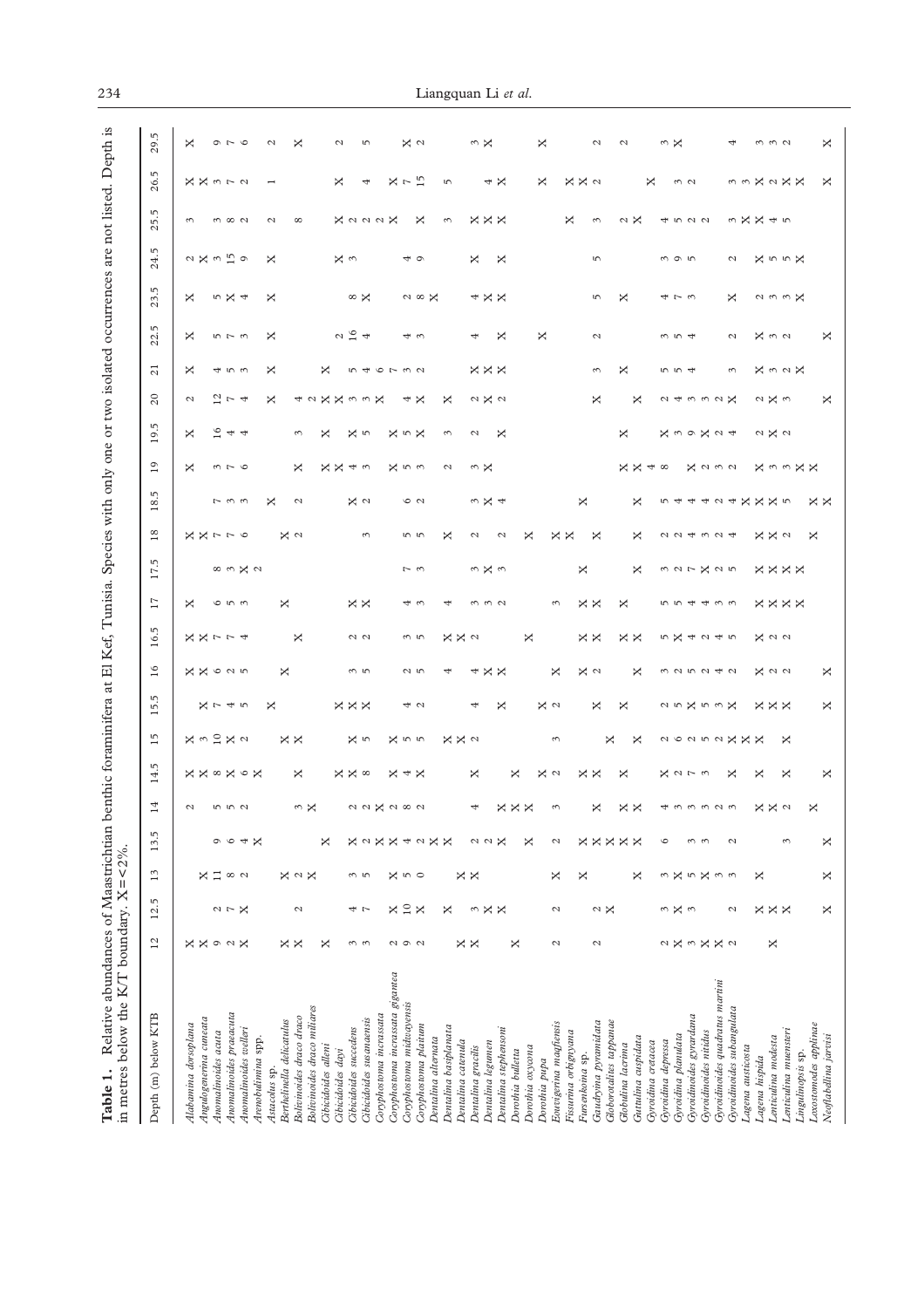| 29.5<br>26.5        | $\times\times\times$<br>×                 |                                           | ×                | $\sim$ $\times$     |                  |                       | $\sim$ X X               | 5 X X 3              |                     | ×                                         |                                     |                            | $\alpha \times 4$         | ×                     |                         |                         |                          | $\omega \circ \mathsf{X}$ |                       |                   | <b>X m X a a X</b> |              |                         |              |                            | $\times\times\times$       | <b>xxxxx</b>             |                          |                               |                         |                     |                    |                      | $\mathcal{L}$<br>$\epsilon$                     | 236<br>233 |
|---------------------|-------------------------------------------|-------------------------------------------|------------------|---------------------|------------------|-----------------------|--------------------------|----------------------|---------------------|-------------------------------------------|-------------------------------------|----------------------------|---------------------------|-----------------------|-------------------------|-------------------------|--------------------------|---------------------------|-----------------------|-------------------|--------------------|--------------|-------------------------|--------------|----------------------------|----------------------------|--------------------------|--------------------------|-------------------------------|-------------------------|---------------------|--------------------|----------------------|-------------------------------------------------|------------|
| 25.5                |                                           | $\sim$ $\times$                           |                  |                     |                  |                       | X X a                    |                      |                     |                                           |                                     | ×                          |                           | 3                     |                         |                         |                          | $\times$ $\sim$ $\times$  |                       |                   |                    |              |                         |              |                            | $\alpha$ $\alpha$ $\times$ |                          |                          |                               |                         |                     |                    | x x o                |                                                 |            |
| 24.5                | $\times \times \times$                    |                                           |                  | <b>X X &lt; X X</b> |                  |                       |                          |                      |                     | ×                                         |                                     |                            |                           | ×                     |                         |                         |                          |                           |                       |                   | ×                  |              |                         |              |                            |                            | 22X2                     |                          |                               |                         | $\sim$              |                    |                      |                                                 |            |
| 23.5                |                                           | ×                                         |                  | ×                   |                  |                       | <b>X こ X</b>             |                      |                     | $\frac{3}{2}$                             |                                     |                            |                           | <b>X こ X</b>          |                         |                         |                          |                           | n X                   | $\times \times$   |                    |              |                         |              |                            |                            |                          |                          |                               | 32XXXX                  |                     |                    |                      |                                                 |            |
| 22.5                |                                           | X                                         |                  |                     |                  |                       | <b>XXX3X</b>             |                      |                     | ×                                         |                                     |                            |                           |                       | x <sub>a</sub>          |                         |                          | 4                         |                       |                   | $\times \times 4$  |              |                         |              |                            |                            | a ¤ ¤ ¤                  |                          |                               |                         |                     | ×                  |                      | ×                                               |            |
| $\overline{c}$      | $\times$ $\times$                         |                                           |                  |                     |                  | $X + 4$               |                          |                      |                     | $\times \times$                           |                                     |                            |                           | <b>XXX</b>            |                         |                         |                          | X                         |                       |                   | ×                  |              |                         |              |                            |                            | $\times\times\times$     |                          |                               | ×ο                      |                     |                    |                      | ×                                               |            |
| $\overline{c}$      | × ×                                       |                                           |                  | 3                   |                  |                       | 5<br>2                   |                      |                     | w w                                       | X                                   |                            |                           |                       | <b>X n X X</b>          |                         |                          |                           |                       | X X a             |                    |              |                         |              |                            |                            | $\sim$ $\sim$            |                          | ×                             |                         |                     |                    |                      | Χņ                                              |            |
| 19.5                | ×                                         | ×                                         |                  | $\times \times$     |                  |                       | $\times$ $\sim$          |                      |                     | $\mathcal{L}$                             |                                     |                            |                           |                       | $\circ$                 |                         |                          |                           |                       | $X + X$           |                    |              | ×                       |              |                            |                            | 2<br>3                   |                          | ×                             |                         |                     |                    |                      | ×                                               |            |
| $\overline{19}$     | ×                                         |                                           |                  |                     |                  |                       | $\times$ $\sim$ $\times$ |                      | 4                   | $\circ$                                   |                                     | ×                          | x <sub>0</sub>            |                       |                         | ×                       |                          |                           |                       | <b>XX</b> 22      |                    |              | ×                       |              |                            |                            | ×                        |                          | 3                             |                         |                     |                    |                      | 3                                               |            |
| rü.<br>18.          | ×                                         |                                           |                  |                     |                  |                       | $\frac{2}{3}$            |                      |                     | 4                                         | ×                                   |                            |                           |                       | <b>X n X X</b>          |                         |                          |                           |                       | X X a             |                    |              | $\times \times$         |              |                            |                            | $\times$ $\times$        |                          | $\mathcal{C}$                 |                         |                     |                    |                      | ×                                               |            |
| $18$                | ×                                         | ×                                         |                  | $\times \times$     |                  |                       | 3                        |                      |                     |                                           | $\stackrel{\textup{d}}{\sim}\times$ |                            |                           |                       | $\omega$ $\omega$       |                         |                          |                           |                       | ×                 |                    |              |                         |              |                            |                            | а×                       |                          | $\mathcal{L}$                 |                         |                     |                    |                      |                                                 |            |
| 17.5                |                                           | ×                                         |                  | ×                   |                  |                       | X in                     |                      |                     |                                           |                                     |                            | <b>XXX &lt; X</b>         | 4                     | $\overline{\mathbf{r}}$ |                         | ×                        |                           |                       |                   |                    |              |                         |              |                            |                            | aχ                       |                          |                               |                         |                     | ×                  |                      | $\mathcal{L}$                                   |            |
| $\overline{11}$     |                                           | $\times x$                                |                  |                     |                  |                       | ¤<br>¤                   |                      | 4                   | 16                                        |                                     |                            |                           |                       | $x \omega$              |                         |                          | ×                         |                       | ×                 |                    |              |                         |              |                            |                            | ¤<br>¤                   |                          | 3                             |                         |                     | ×                  |                      |                                                 |            |
|                     |                                           |                                           |                  |                     |                  |                       |                          |                      |                     |                                           |                                     |                            |                           |                       |                         |                         |                          |                           |                       |                   |                    |              |                         |              |                            |                            |                          |                          |                               |                         |                     |                    |                      |                                                 |            |
| 16.5                |                                           | X                                         |                  |                     |                  |                       | $\mathcal{L}$            |                      |                     | $\frac{3}{2}$ $\frac{1}{2}$ $\frac{1}{2}$ |                                     |                            |                           |                       | $x \n4$                 |                         | ×                        |                           |                       | X X n             |                    |              |                         |              |                            |                            | $\times$ $\times$        |                          | ×                             |                         |                     |                    |                      | ×                                               |            |
| 16                  | ×                                         | ×                                         |                  |                     |                  |                       | $\mathcal{L}$            |                      | $\frac{2}{1}$       |                                           |                                     |                            | ×                         |                       | S                       |                         |                          |                           |                       | <b>××ぅ×</b>       |                    |              |                         |              |                            |                            | $\times \times$          |                          | $\mathcal{L}$                 |                         |                     | ×                  |                      |                                                 |            |
| 15.5                | X                                         |                                           |                  |                     |                  |                       | $\mathcal{L}$            |                      |                     | $\frac{8}{2}$ $\frac{8}{2}$               |                                     |                            |                           |                       | <b>XXXXX</b>            |                         |                          |                           |                       |                   | × ∾                |              |                         |              |                            | ×                          |                          |                          | 4                             |                         |                     | $\times \times$    |                      | ×                                               |            |
| $\overline{15}$     |                                           | $\times x$                                |                  |                     |                  |                       | $\mathcal{L}$            |                      |                     | $\frac{5}{2}$ $\frac{1}{2}$               |                                     |                            |                           |                       | 2 X X X                 |                         |                          |                           |                       |                   | $\times \times$    |              |                         |              |                            | ×                          |                          |                          | ×                             |                         |                     | $\sim$ $\times$    |                      | $\times \times$                                 |            |
| 14.5                |                                           | ×                                         |                  |                     |                  |                       |                          | $4 \times 52 \times$ |                     |                                           |                                     |                            |                           |                       | $\times \times$         |                         |                          | $\times \times$           |                       |                   | $\mathcal{L}$      |              | $\times$ $\times$       |              |                            |                            | $\times$ $\times$        |                          |                               | 6 N N                   |                     |                    | ×                    | ×                                               |            |
| $\Xi$               | $\times\times\times$                      |                                           |                  |                     |                  |                       | 3                        | ×                    | 4                   | $\Xi$                                     |                                     | $\mathcal{L}$              |                           |                       | $\mathcal{L}$           | ×                       | ×                        | ×                         |                       | ×                 | ×                  |              |                         |              |                            | 2                          | ×                        |                          | 3                             |                         |                     | ×                  |                      | ×                                               |            |
| 13.5                |                                           | α×                                        |                  | ×                   |                  |                       |                          |                      |                     | $\overline{15}$                           | $\mathcal{L}$                       |                            |                           |                       | ×                       | ×                       |                          | ×.                        | ×                     | ×                 | $\mathbf{C}$       |              | ××                      |              |                            | ×                          |                          |                          | 3                             |                         |                     | aχ                 |                      | ×                                               |            |
| 13                  |                                           | 3                                         |                  |                     |                  |                       | ×α                       |                      | 4                   |                                           |                                     |                            |                           | ×                     | ₹                       |                         | ×                        |                           |                       |                   | Σ<br>2             |              |                         |              |                            | ×                          |                          |                          | ×                             |                         |                     | <b>xxxx</b>        |                      |                                                 |            |
| 12.5                |                                           | ×                                         |                  |                     |                  |                       | 5                        | ×                    | $\circ$             | $\frac{5}{1}$                             |                                     |                            |                           |                       | Σ<br>2                  |                         |                          |                           |                       |                   | $\frac{3}{2}$      |              |                         |              |                            |                            | $\times$ $\times$        |                          | ×                             |                         |                     | $\times$ $\times$  |                      | $\mathcal{L}$                                   |            |
| $\overline{c}$      |                                           | Z<br>×                                    |                  | ×                   |                  | ×                     | $\circ$                  |                      | 2                   | 18                                        |                                     |                            |                           |                       | <b>X</b> a a X          |                         |                          |                           |                       | ×                 | ×                  |              | $\times x$              |              |                            | ×                          |                          |                          |                               |                         | ×                   | ×                  |                      | ×                                               |            |
| Depth (m) below KTB | Neoflabellina rogusa<br>Nodosaria limbata | Nuttallides truempyi<br>Nuttallides apera | Oolina apiculata | Oolina delicata     | Oolina globulosa | Oridorsalis umbonatus | Osangularia cordieriana  | Palmula primitiva    | Praebulimina aspera | Praebulimina carseyae                     | Praebulimina cushmani               | Praebulimina kickapooensis | Praebulimina lajollaensis | Praebulimina quadrata | Praebulimina reussi     | Praebulimina trochoides | Praebulimina midwayensis | Pseudonodosaria manifesta | Pseudonodosaria obesa | Pullenia cretacea | Pullenia jarvisi   | Pullenia sp. | Pyramidina triangularis | Pyrulina sp. | $Quadrinorphisma$ camerata | Saracenaria navicula       | Saracenaria triangularis | Spiroplectammina knebeli | Spiroplectammina spectabillis | Stensioma beccoriformis | Stensioina excolata | Tritaxia esnaensis | Tritaxia midwayensis | Valvuliana aegyptiaca<br>Vaginulinopsis directa |            |

**Table 1.** Continued.

Table 1. Continued.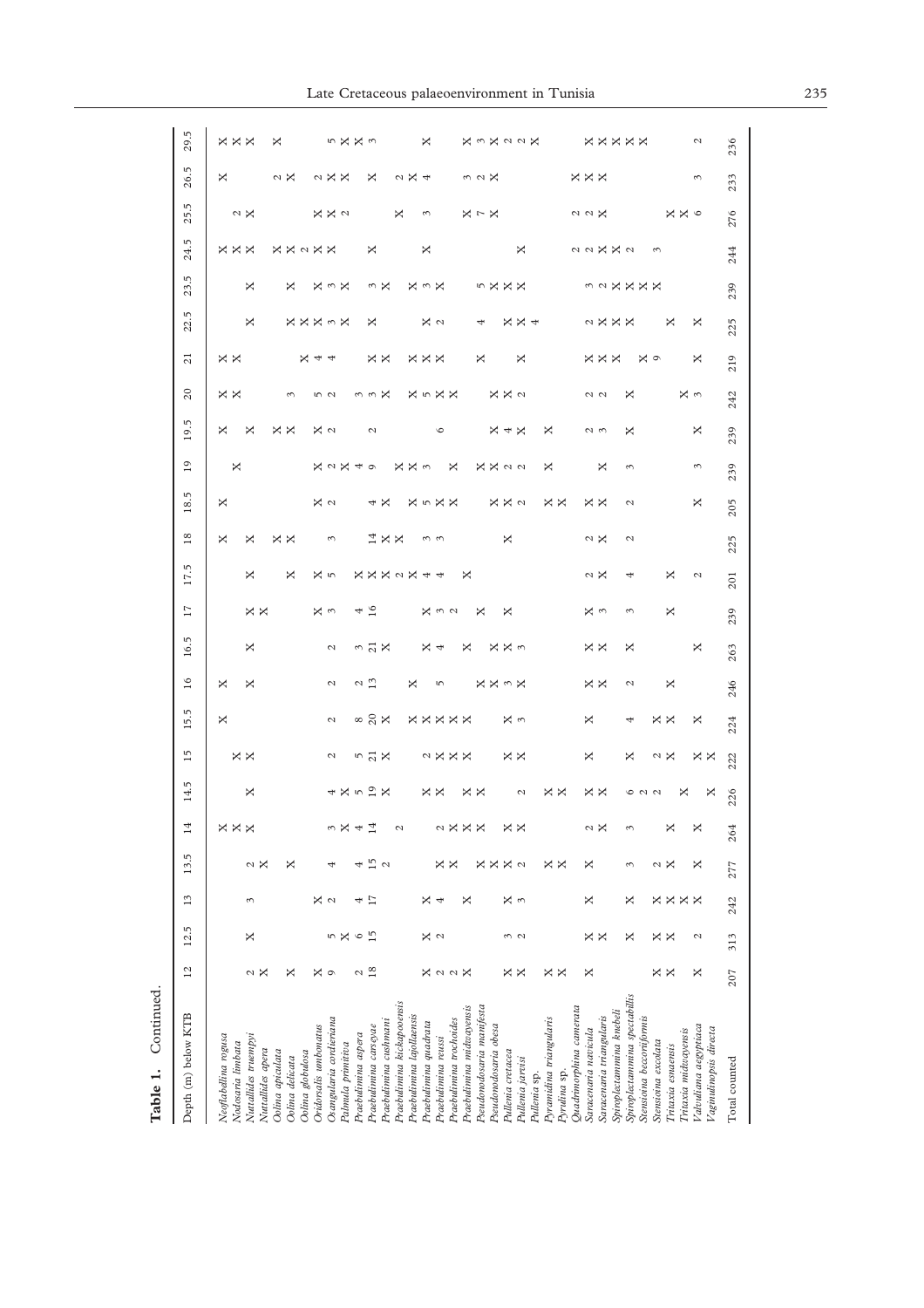| ŕ      |  |
|--------|--|
|        |  |
| с<br>à |  |

| ×<br>12 22X5X2X<br>4X2332X<br>×<br>$\mathcal{L}$<br>$X \subseteq X$<br>8 X X G A X a a X<br>$\times \times$<br>×<br>40<br>$\times \times$<br>ਜੂ ਚਾ ਚਾ<br>$\times \times$<br>$\times\times\times$<br>$\times \times \times$<br>43<br>64N<br>$\times \times$<br>$\times \times$<br>$\alpha \omega \times$<br>$\infty$ 4<br>$\sim$<br><u>ഥ</u> ് പ<br>$\sim$ $\times$<br>×<br>$\times \times$<br>$\sim$ $\sim$<br>$\alpha \alpha \times$<br>×<br>4<br>$\overline{c}$<br>$\boldsymbol{\times}$<br>$\times x$<br>×<br>×<br>×<br>$\mathcal{L}$<br>3<br>ι∩<br>u r<br>$\circ$<br>3<br>22<br>ΧX<br>$\times\times\times$<br>×<br>$X \cap D$<br>χ<br>3<br>×<br>$\mathcal{L}$<br>$\epsilon$<br>$\mathcal{L}$<br>4<br>$\frac{8}{18}$<br>χ<br>3<br>×<br>$\mathcal{L}$<br>$\sqrt{2}$<br>4<br>×<br>5<br>$\mathcal{L}$<br>×<br>16<br>$\epsilon$<br>X a<br>×<br>$\times$ $\times$<br>×<br>×<br>$\mathcal{L}$<br>$\sim$<br>×<br>$\mathcal{L}$<br>×<br>S<br>$\tilde{5}$<br>15<br>$\times \times$<br>$\circ$<br>$\mathcal{L}$<br>×<br>$\times \times$<br>4<br>4<br>3<br>×<br>S<br>$\mathcal{L}$<br>Coryphostoma incrassata gigantea<br>Coryphostoma midwayensis<br>Anomalinoides praeacuta<br>Coryphostoma incrassata<br>Cibicidoides praecursoria<br>Bolivinoides draco draco<br>Angulogenerina cuneata<br>Cibicidoides susanaensis<br>Coryphostoma plaitum<br>Alabamina dorsoplana<br>Allomorphina cretacea<br>Dentalina basiplanata<br>Cibicidoides succedens<br>Dentalina stephensom<br>Anomalinoides welleri<br>Cibicidoides incognita<br>Anomalinoides acuta<br>Allomorphina halli<br>Dentalina legumen<br>Dentalina solvata<br>Cibicidoides alleni<br>Dentalina gracilis<br>Dorothia oxycona<br>Cibicidoides dayi<br>Dorothia bulletta<br>Dorothia pupa<br>Astrocolus sp. |
|-------------------------------------------------------------------------------------------------------------------------------------------------------------------------------------------------------------------------------------------------------------------------------------------------------------------------------------------------------------------------------------------------------------------------------------------------------------------------------------------------------------------------------------------------------------------------------------------------------------------------------------------------------------------------------------------------------------------------------------------------------------------------------------------------------------------------------------------------------------------------------------------------------------------------------------------------------------------------------------------------------------------------------------------------------------------------------------------------------------------------------------------------------------------------------------------------------------------------------------------------------------------------------------------------------------------------------------------------------------------------------------------------------------------------------------------------------------------------------------------------------------------------------------------------------------------------------------------------------------------------------------------------------------------------------------------------------------------------------------------------------------|
|                                                                                                                                                                                                                                                                                                                                                                                                                                                                                                                                                                                                                                                                                                                                                                                                                                                                                                                                                                                                                                                                                                                                                                                                                                                                                                                                                                                                                                                                                                                                                                                                                                                                                                                                                             |
|                                                                                                                                                                                                                                                                                                                                                                                                                                                                                                                                                                                                                                                                                                                                                                                                                                                                                                                                                                                                                                                                                                                                                                                                                                                                                                                                                                                                                                                                                                                                                                                                                                                                                                                                                             |
|                                                                                                                                                                                                                                                                                                                                                                                                                                                                                                                                                                                                                                                                                                                                                                                                                                                                                                                                                                                                                                                                                                                                                                                                                                                                                                                                                                                                                                                                                                                                                                                                                                                                                                                                                             |
|                                                                                                                                                                                                                                                                                                                                                                                                                                                                                                                                                                                                                                                                                                                                                                                                                                                                                                                                                                                                                                                                                                                                                                                                                                                                                                                                                                                                                                                                                                                                                                                                                                                                                                                                                             |
|                                                                                                                                                                                                                                                                                                                                                                                                                                                                                                                                                                                                                                                                                                                                                                                                                                                                                                                                                                                                                                                                                                                                                                                                                                                                                                                                                                                                                                                                                                                                                                                                                                                                                                                                                             |
| ×<br>$\times \times \times$<br>×<br>$\times \times$<br>×<br>Frondicularia intermittens<br>Eouvigerina magfiensis<br>Fissurina orbignyana<br>Dorothia retusa                                                                                                                                                                                                                                                                                                                                                                                                                                                                                                                                                                                                                                                                                                                                                                                                                                                                                                                                                                                                                                                                                                                                                                                                                                                                                                                                                                                                                                                                                                                                                                                                 |
| ×<br>X X n a<br>$X \cup X$<br>×<br>×<br>$X \times \omega$<br>×<br><b>xxxx</b><br>$\circ$<br>$\circ$<br>$\times$<br>×<br>$\mathcal{L}$<br>$\circ$<br>×<br>×<br>×<br>$\sim$<br>×<br>5<br>3<br>Frondicularia verneuiliana<br>Gaudryina pyramidata<br>Gavelinella lelligensis<br>Gavelinella danica<br>Fursenkoina sp.                                                                                                                                                                                                                                                                                                                                                                                                                                                                                                                                                                                                                                                                                                                                                                                                                                                                                                                                                                                                                                                                                                                                                                                                                                                                                                                                                                                                                                          |
| $\alpha \times \omega$<br>$\sim$<br>×<br>× ∾<br>4<br>$\sim$<br>×<br>×<br>×<br>×<br>×<br>$\times$<br>3<br>×<br>x <sub>w</sub><br>4<br>$\mathcal{L}$<br>Globorotalites tappanae<br>Gyroidina nonionoides<br>Guttulina cuspidata<br>Gyroidina depressa<br>Globulina lacrima                                                                                                                                                                                                                                                                                                                                                                                                                                                                                                                                                                                                                                                                                                                                                                                                                                                                                                                                                                                                                                                                                                                                                                                                                                                                                                                                                                                                                                                                                    |
| <b>X + X X X &lt; X</b><br>$\mathcal{L}$<br>$X \times 6$<br>$\mathcal{L}$<br>$x \alpha$<br>$\epsilon$<br>$\sim \omega \times$<br>$\circ \circ \times$<br>4<br>$n \nightharpoonup$<br>a x x n a x x x a<br>X n n<br>X<br>×<br>$\circ x$<br>$\sim$ $\times$<br>4<br>×<br>$\circ$<br>×<br>$\sim$<br>$\overline{\phantom{0}}$<br>$\mathcal{L}$<br>×<br>×<br>×<br>Z<br>$\mathcal{L}$<br>$\omega \times$<br>×<br>× ×<br>$\times$<br>5 2 X<br>$\mathcal{L}$<br>$\times \times$<br>$X \cup X$<br>×.<br>Gyroidinoides quadratus martini<br>Gyroidinoides subangulata<br>Gyroidinoides gyrardana<br>Lenticulina muensteri<br>Gyroidinoides nitidus<br>Gyroidina planulata<br>Lenticulina modesta<br>Lingulinopsis sp.<br>Lagena hispida<br>G. dosorplana                                                                                                                                                                                                                                                                                                                                                                                                                                                                                                                                                                                                                                                                                                                                                                                                                                                                                                                                                                                                              |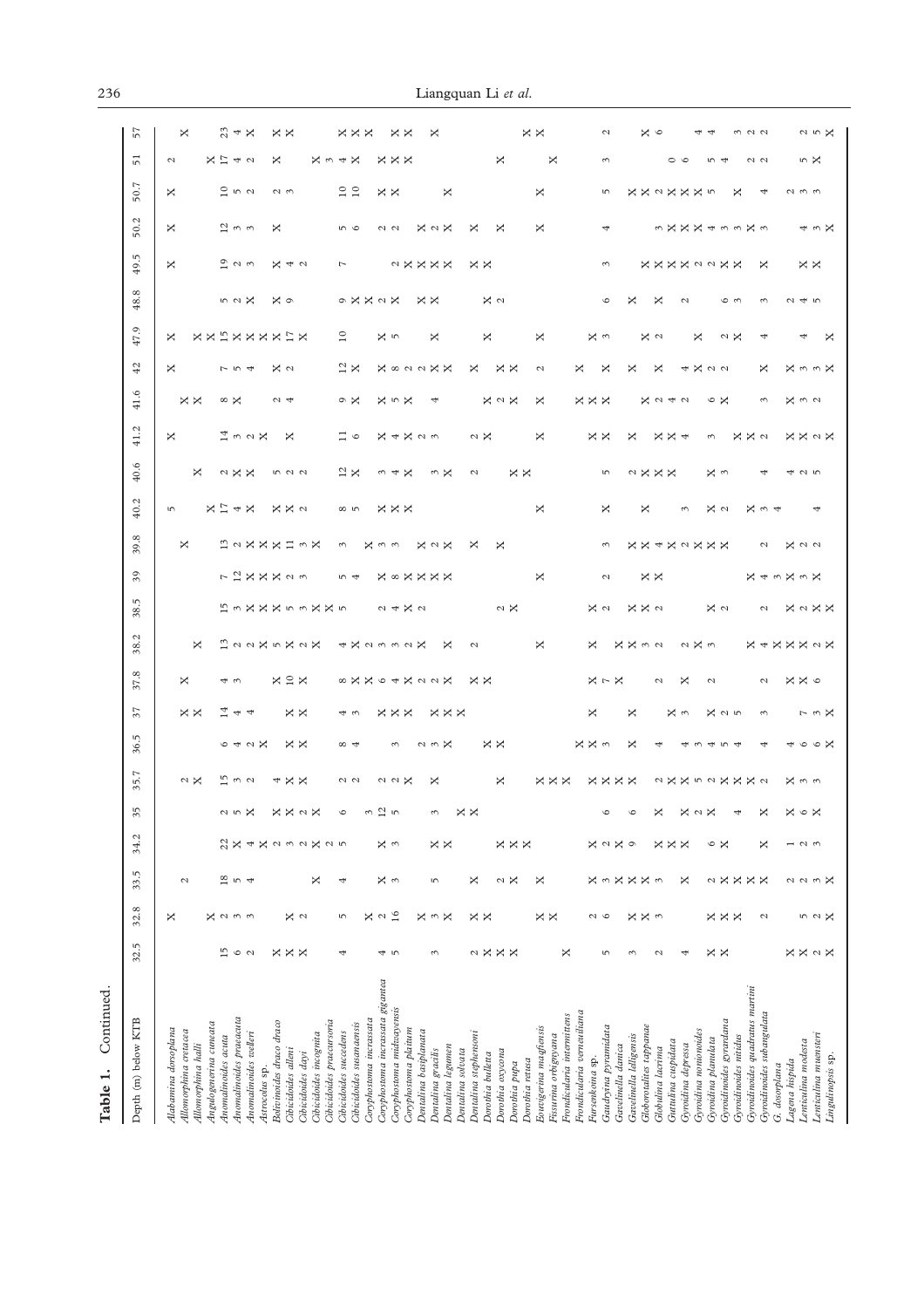| Depth (m) below KTB                     | 32.5            | 32.8               | 33.5                 | 34.2              | 35                | 35.7              | 36.5                    | 57  | 38.<br>37.8       | 38.<br>L,       | 39<br>Ιņ                      | 39.8       | 40.2              | 40.6            | 41.2              | 41.6                 | 42                             | 47.9            | œ<br>48.            | 49.5         | 50.2              | 50.7                         | 51              | 57             |
|-----------------------------------------|-----------------|--------------------|----------------------|-------------------|-------------------|-------------------|-------------------------|-----|-------------------|-----------------|-------------------------------|------------|-------------------|-----------------|-------------------|----------------------|--------------------------------|-----------------|---------------------|--------------|-------------------|------------------------------|-----------------|----------------|
| Marginulina bullata                     |                 |                    |                      |                   |                   |                   |                         |     |                   |                 |                               |            |                   |                 |                   |                      |                                |                 |                     |              | ×                 |                              |                 |                |
| Neoflabellina jarvisi                   | ×               |                    | $\times \times$      |                   | $\times$ $\times$ |                   | $\times$ $\times$       |     |                   |                 | ×                             | ×          | X a               | $\sim \times$   |                   | ×                    | ×                              |                 | ×                   |              |                   |                              | $\times \times$ | ×              |
| Vodosaria limbata<br>Vodosaria distans  |                 | ×                  |                      | ×                 |                   | ××                | ×                       |     |                   | $\times \times$ | 22 X X                        |            |                   |                 | ×                 |                      | ×                              |                 |                     |              | ×                 | ×                            |                 |                |
| Vonionella austinana                    |                 |                    | Z                    |                   |                   |                   |                         |     |                   |                 | ×                             | ×          |                   |                 |                   |                      |                                |                 |                     |              |                   |                              |                 |                |
| Vonionella cretacea                     |                 |                    | ×                    | ×                 |                   |                   |                         |     |                   |                 |                               |            |                   | ×               |                   |                      |                                |                 | ×                   |              | ×                 | ×α                           | $\sim$ $\sim$   | × ×            |
| Vuttallides truempyi                    |                 | ×                  | ×                    |                   | ×                 | $\mathcal{L}$     | $\times \times$         |     |                   | ×               |                               |            | $\times$ $\times$ |                 | X a               |                      | <b>X &amp; X &amp; X X X X</b> | ×               |                     |              |                   |                              |                 | $\mathcal{L}$  |
| Oolina delicata                         |                 |                    |                      |                   |                   |                   |                         |     | ×                 |                 |                               |            |                   |                 |                   | $\times \times 4$    |                                |                 | $\mathcal{L}$       |              |                   |                              |                 |                |
| Oridorsalis umbonatus                   | $\sim$          | ×                  | ×                    |                   |                   |                   |                         |     |                   | ×               | $\circ$ 4                     | Κω         |                   |                 | 4                 |                      |                                |                 |                     | $\sim$       |                   |                              |                 |                |
| Osangularia cordieriana                 | S               | ×                  | $\mathcal{C}$        |                   | ×                 | $\times \times$   |                         |     |                   | 3               |                               | $\circ$    | ৩ ক               |                 | $\times \times$   | 3                    |                                | × ∾             |                     |              |                   |                              | $\sim \times$   |                |
| Palmula primitiva                       | ×               | ×                  | $\times$ $\circ$     | <b>xxx</b>        |                   |                   | ≈××∞×<br><b>X</b> < X + |     | $\times \times$   |                 | <b>XX35X</b>                  |            |                   | <b>5X2X</b>     |                   |                      |                                |                 | n X                 |              | $R \times 2$      |                              |                 | る<br>3 又 又     |
| Praebulimina carseyae                   | 4               | $\omega \times$    |                      |                   | ×                 |                   |                         |     |                   |                 | ×<br>×                        |            |                   |                 |                   |                      |                                |                 | $4 \times$          | $\tilde{ }$  |                   |                              |                 |                |
| Praebulimina cushmani                   | ×               |                    |                      |                   |                   | $\times$ $\times$ |                         |     |                   | n X             |                               | × ×        | <b>X</b> naX      |                 |                   | × ×                  |                                | 5 2 X           |                     |              |                   | $\times$ 4 $\times$ $\times$ | X U             |                |
| Praebulimina lajollaensis               |                 |                    |                      |                   |                   |                   |                         |     |                   |                 |                               |            |                   |                 | $\times$ $\times$ |                      |                                |                 |                     |              |                   |                              |                 |                |
| Praebulimina quadrata                   |                 |                    | ×                    |                   |                   |                   | ×                       |     |                   |                 | $x_{15}$                      |            |                   |                 |                   |                      |                                |                 |                     |              |                   | x <sub>p</sub>               | ×               | ××             |
| Praebulimina reussi                     | $\times \times$ | ×                  | $\sim$ $\times$      | n X               | ×                 |                   | $\infty$ $\sim$         |     | $\infty$ $\sim$   | Ó               | 3                             | G          | 3                 |                 |                   |                      |                                |                 | $\times$ 4 $\times$ | <b>X</b> n X | 2                 |                              |                 |                |
| Praebulimina trochoides                 |                 |                    |                      |                   |                   |                   |                         |     |                   |                 |                               |            |                   | × ×             | 4 X               | φ×                   | $\frac{3}{2}$                  | 4 U             |                     |              |                   |                              | 4 U             |                |
| Praebulimina midwayensis                |                 |                    |                      |                   |                   | ∞ ∾ × ×           | <b>XXXX^X</b>           |     |                   |                 |                               |            |                   |                 | $\times \times$   |                      |                                |                 |                     |              |                   |                              |                 |                |
| Pseudonodosaria manifesta               |                 |                    | ×                    |                   | 3                 |                   |                         |     | $\mathcal{L}$     | ×               | ×                             | ×          |                   |                 |                   |                      | ×                              | 2               |                     |              |                   |                              |                 |                |
| Pseudonodosaria obesa                   | ××              | $\approx$ $\times$ |                      | × ×               |                   |                   | × ×                     |     |                   |                 | $\times \times$               |            |                   | ×               |                   |                      |                                |                 | $\times$ $\times$   |              | $\times$ $\times$ | ×                            |                 |                |
| Pseudonodosaria sp.                     | <b>X</b> < X X  |                    |                      |                   |                   |                   |                         |     |                   |                 |                               |            |                   |                 |                   |                      |                                |                 |                     |              |                   |                              |                 |                |
| Pullenia cretacea                       |                 | ×                  |                      | × ×               | ×                 |                   | $\epsilon$<br>× ×       |     | $\times \times$   |                 | $\times \times$               |            | $\times \times$   | $\times \times$ | ××                | $\times\times\times$ | $\times \times$                |                 |                     |              |                   | $\times \times$              | $\times \times$ | x <sub>o</sub> |
| Pullenia jarvisi                        |                 | ×                  |                      |                   | x <sub>a</sub>    | <b>xxxx</b>       |                         |     |                   | <b>xxxx</b>     | $\times\times\times$          | <b>xxx</b> |                   |                 |                   |                      |                                | ×               | ×                   | <b>×3×</b>   | ×                 |                              |                 |                |
| Pullenia sp.                            |                 | $\times \times$    | $\times$ $\times$    |                   |                   |                   | × ×                     |     |                   |                 |                               |            |                   |                 |                   |                      |                                |                 |                     |              |                   |                              |                 |                |
| Pyrulina apiculata                      |                 |                    |                      |                   |                   |                   | 3                       |     |                   |                 | ×                             |            | ×                 |                 |                   |                      |                                |                 |                     |              |                   |                              |                 |                |
| Pyrulina sp.                            | 2               |                    | 3                    |                   |                   |                   |                         |     |                   |                 |                               |            | $\mathcal{L}$     |                 |                   |                      |                                |                 |                     | U X          |                   |                              | ×               |                |
| Saracenaria navicula                    |                 | ×                  |                      | $\times$ $\times$ | ×                 | ×                 |                         |     | $\times$ $\times$ |                 |                               |            | x <sub>a</sub>    |                 |                   | <b>X</b> a a a X     | ×                              | <b>xxxx</b>     |                     |              |                   | $\sim$ $\times$ $\times$     |                 | ×              |
| Saracenaria triangularis                | $x \times z$    | ×                  |                      |                   | ×                 |                   | ×<br>$\mathcal{L}$      |     |                   |                 | ×                             |            |                   | ×               | ×                 |                      |                                |                 | X X n               |              | X U               |                              | ×               |                |
| Spiroplectammina knebeli                |                 |                    | $\times\times\times$ |                   |                   |                   |                         |     |                   |                 |                               |            |                   |                 |                   |                      | $x \sim$                       |                 |                     | ×            |                   |                              |                 |                |
| Spiroplectammina spectabillis           |                 | ×                  |                      | × ×               | ×                 | ×                 | Σ                       |     |                   |                 | ×<br>2XX5XX                   | 5X X       | ×                 |                 | ×                 |                      |                                |                 |                     |              |                   | ×                            |                 |                |
| Stensioina beccoriformis                |                 | X                  |                      |                   |                   |                   | $\mathcal{L}$           |     |                   |                 |                               |            |                   |                 |                   |                      |                                |                 |                     |              | 2                 |                              | 3               |                |
| Stensioina excolata                     | ×               |                    |                      |                   | ××                | ×                 |                         |     |                   | 2X2XX2          |                               |            |                   |                 |                   |                      |                                | $\times \times$ | $X \times 6$        | 5<br>X<br>X  |                   |                              |                 | ×              |
| Tritaxia esnaensis                      |                 | ×                  | 3                    | ×                 |                   |                   | ×                       |     |                   |                 |                               |            | <b>X X X a</b>    | $\times \times$ | ×                 | ×                    | ×                              |                 |                     |              | $\sim$            | × ×                          | ×               |                |
| Tritaxia midwayensis                    |                 |                    |                      |                   |                   | 2<br>2            |                         |     |                   |                 |                               |            |                   |                 |                   |                      |                                |                 |                     |              |                   |                              |                 |                |
| Valvuliana aegyptiaca<br>Valvuliana sp. | 4               | L                  | S                    | L                 | 3                 |                   | $\mathcal{L}$<br>×      |     |                   | $\sim \times$   | S<br>$\alpha \times 4 \alpha$ | X a a      |                   | $\mathcal{L}$   | S                 | 4                    | 4                              | $\sim \times$   | $\sim \times$       | 4            | ×                 | ×                            | $\mathcal{L}$   |                |
| Total counted                           | 226             | 222                | 237                  | 224               | 220               | 213               | 237<br>230              | 221 | 254               | 244             | 236                           | 215        | 216               | 200             | 223               | 212                  | 252                            | 215             | 216                 | 216          | 202               | 222                          | 230<br>210      |                |
|                                         |                 |                    |                      |                   |                   |                   |                         |     |                   |                 |                               |            |                   |                 |                   |                      |                                |                 |                     |              |                   |                              |                 |                |

**Table 1.** Continued.

Table 1. Continued.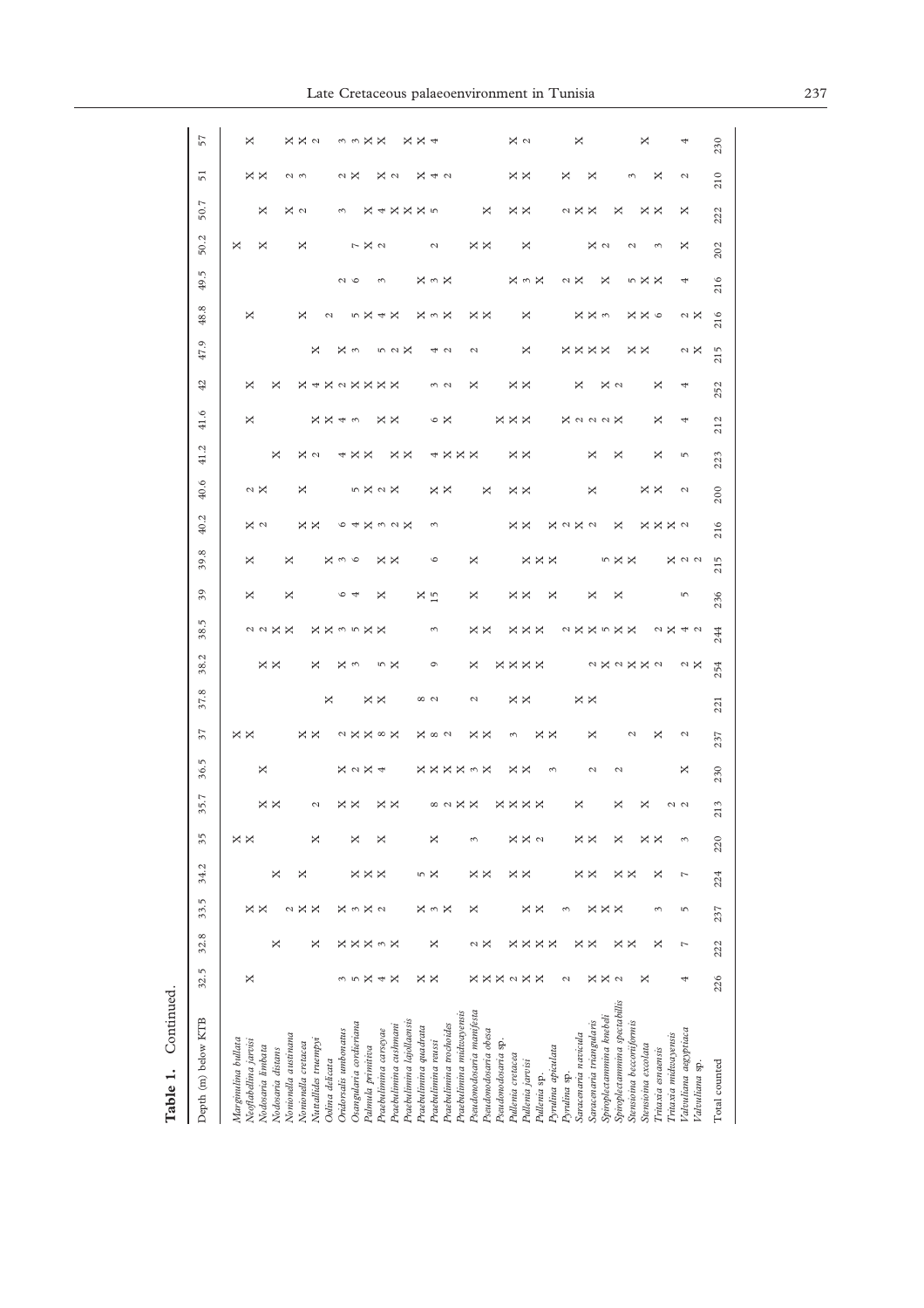<span id="page-7-0"></span>

|                     |                  |                                         |               | DSDP Site 525         |                                                                   |                                              | <b>Planktic Foraminiferal Zonations</b>                                 |              |                                |               | <b>Nannofossils</b>        |               | <b>Ammonites</b>            |                        |                    |
|---------------------|------------------|-----------------------------------------|---------------|-----------------------|-------------------------------------------------------------------|----------------------------------------------|-------------------------------------------------------------------------|--------------|--------------------------------|---------------|----------------------------|---------------|-----------------------------|------------------------|--------------------|
| Stage               | Age(Ma)          | Depth<br>(mbsf)<br>Magnetic<br>Palarity |               | Sample<br>$C$ ore     | datum events                                                      | this study                                   | DSDP Site 525A, El Kef<br>and Elles, Tunisia<br>(Li & Keller, 1998a, b) | age (Ma)     | Caron, 1985                    | Stage         | Bralower et al<br>1995     | Stage         | Gradstein et al., 1995      |                        | Stage              |
| Pal.                | 65.000           | 450                                     |               |                       | K/T boundary                                                      |                                              |                                                                         | 65.0         |                                |               |                            |               | N. America                  | Europe                 |                    |
|                     | 65.578-          |                                         | 29R           | E<br>$\overline{a}$   | <sup>T</sup> G. gansseri                                          | P. hantkeninoides (CF1)<br>P. palpebra (CF2) | P. hantkeninoides (CF1)<br>P. palpebra (CF2)                            | 65.3<br>65.5 |                                |               | M. murus (NC23)            |               |                             |                        |                    |
|                     |                  |                                         | ā,            | Ē<br>4                | $L$ P. hariaensis                                                 | Pseudoguembelina<br>hariaensis (CF3)         | Pseudoguembelina<br>hariaensis (CF3)                                    | 66.8         | Abathomphalus                  |               |                            | Maastricht.   |                             |                        |                    |
| Late Maastrichtian  | 67.610<br>67.735 | 470                                     |               | Ē<br>ð,               |                                                                   | Racemiguembelina<br>fructicosa               | Racemiguembelina<br>fructicosa                                          |              | mayaroensis                    | Maastrichtian | L. guadratus<br>(NC22)     | Ľ             | No data                     | Gollevillensis         | Late Maastrichtian |
|                     |                  |                                         | 31N           | E<br>$\boldsymbol{3}$ | $\perp$ R. fructicosa                                             | (CF4)                                        | (CF4)                                                                   |              |                                |               |                            |               |                             |                        |                    |
|                     | 68.737-          | 490                                     |               | E<br>4                |                                                                   | Pseudotextalria<br>intermedia (CF5)          | Pseudotextalria<br>intermedia (CF5)                                     | 68.3         |                                | Late          |                            |               | Nebrascensis                |                        |                    |
|                     |                  |                                         |               |                       | - G. linneiana<br>$\perp$ R. contusa                              | Rosita contusa (CF6)                         | Rosita contusa (CF6)                                                    | 69.1         | Gansserina                     |               |                            |               | Nicoletti<br>aff. Nicoletti |                        |                    |
| Early Maastrichtian |                  | 510                                     | $\frac{1}{5}$ | ۴È                    |                                                                   | Gansserina<br>gansseri (CF7)                 | Gansserina<br>gansseri (CF7)                                            | 69.6         | gansseri                       |               | L. praequadratus<br>(NC21) |               | Clinobatus<br>Grandis       |                        |                    |
|                     | 71.071           |                                         |               | Ē<br>46               | L G. gansseri<br>A. mayaroensis<br>P. carseyae<br>R. hexacamerata | Rugoglobigerina<br>hexacamerata (CF8b)       |                                                                         | 70.4<br>71.0 |                                |               |                            | Maastrichtian | <b>Baculus</b><br>Eliasi    | Neubergicus<br>tridens | E. Maastricht.     |
|                     |                  |                                         | 32N 1<br>ा का | еĘ                    |                                                                   |                                              |                                                                         |              |                                |               |                            |               | Jenseni                     |                        |                    |
|                     |                  | 530                                     | 2             | 48                    |                                                                   | Globotruncana<br>aegyptiaca                  | Globotruncana<br>aegyptiaca<br>(CF8)                                    |              | Globotruncana<br>aegyptiaca    | Maastrichtian |                            | Early         | Reesidei                    |                        |                    |
|                     |                  |                                         | 7             | $\frac{6}{4}$         |                                                                   | (CF8a)                                       |                                                                         |              |                                |               |                            |               |                             |                        |                    |
| Late Campanian      |                  |                                         |               | зF                    |                                                                   |                                              |                                                                         |              |                                | Early         | T. trifidus                |               | Guneatus                    | Hyatii                 | Campanian          |
|                     |                  | 550                                     | 32N<br>2n     |                       | ← G. aegyptiaca                                                   |                                              |                                                                         | 72.5         |                                |               | (NC20)                     |               |                             |                        |                    |
|                     |                  |                                         |               | 한                     |                                                                   | Globotruncanella<br>subcarinatus (CF9)       | Globotruncanella<br>subcarinatus (CF9)                                  |              | Globotruncanella<br>havanensis |               |                            |               | Compressus                  |                        |                    |
|                     | 74.0             |                                         | No data       |                       | <sup>-</sup> G. calcarata                                         | Globotruncanita<br>calcarata (CF10)          | Globotruncanita<br>calcarata (CF10)                                     | 74.0         | Globotruncanita<br>calcarata   | Camp.         |                            | Camp.         | Chevennense                 |                        |                    |
|                     |                  |                                         |               |                       | G. calcarata                                                      |                                              |                                                                         |              |                                |               |                            |               |                             |                        |                    |

**Figure 3.** Integrated microfossil and ammonite zonation for the late Campanian and Maastrichtian intervals. The Tunisian El Kef and Elles sections are correlated with DSDP Site 525 and its geomagnetic polarity time scale based on planktic foraminiferal biostratigraphy (see [Li & Keller, 1998a,](#page-20-21) [b\)](#page-20-19). Note the differences in the position of the Campanian-Maastrichtian and early-late Maastrichtian boundaries in the various zonal schemes. In this study, we follow [Gradstein](#page-20-25) *[et al](#page-20-25)*[. \(1995\)](#page-20-25) in the placement of the Campanian-Maastrichtian boundary.

two subzones (CF8a and CF8b) to yield a higher resolution time control.

Numeric ages are generally estimated based on the geomagnetic time scale, or where this information is not available, such as at El Kef and Elles, on biostratigraphic correlation. In this study, numeric ages of Zones CF2 to CF10 for the Tunisian sections were extrapolated based on correlation of planktic foraminiferal datum events with DSDP Site 525 in the South Atlantic which contains an excellent palaeomagnetic record [\(Li & Keller, 1998a\)](#page-20-21) and the revised time scale of [Cande & Kent \(1995\).](#page-19-7) However, Zone CF1 was not recognized at Site 525 because of the absence of the low latitude index species *Plummerita hantkeninoides*. For this reason, the age for Zone CF1 was determined from magnetostratigraphy at Agost, Spain (Groot *et al*[., 1989;](#page-20-23) [Pardo](#page-20-8) *et al*., [1996](#page-20-8)).

Note that these biozone age estimates are for the duration of each biozone. We were unable to estimate the missing intervals at two fault zones within CF3 and near the CF5–CF4 transition, and at two hiatuses at the CF8a/b boundary and within Zone CF10

[\(Figure 2\)](#page-2-0). In addition, extrapolating ages based on biostratigraphic correlation may result in age uncertainties because of potentially diachronous datum events in different ecosystems. Thus, our age assignments for the Tunisian sections are best estimates which need to be further evaluated for potential diachroneity of the datum events in different geographic regions. However, despite these uncertainties, the extrapolated age estimates provide a reasonable time control for the Maastrichtian to late Campanian interval in this region until palaeomagnetic studies are forthcoming.

#### *The Campanian-Maastrichtian boundary*

The Campanian-Maastrichtian boundary has not been formally defined, though various proposals have been made. For example, at the IGCP meeting on this Cretaceous Stage Boundary in Brussels (August, 1995), a section at Tercis near Dax in Aquitaine, southwestern France, was proposed as a possible new boundary stratotype [\(Odin, 1996\)](#page-20-24) with the first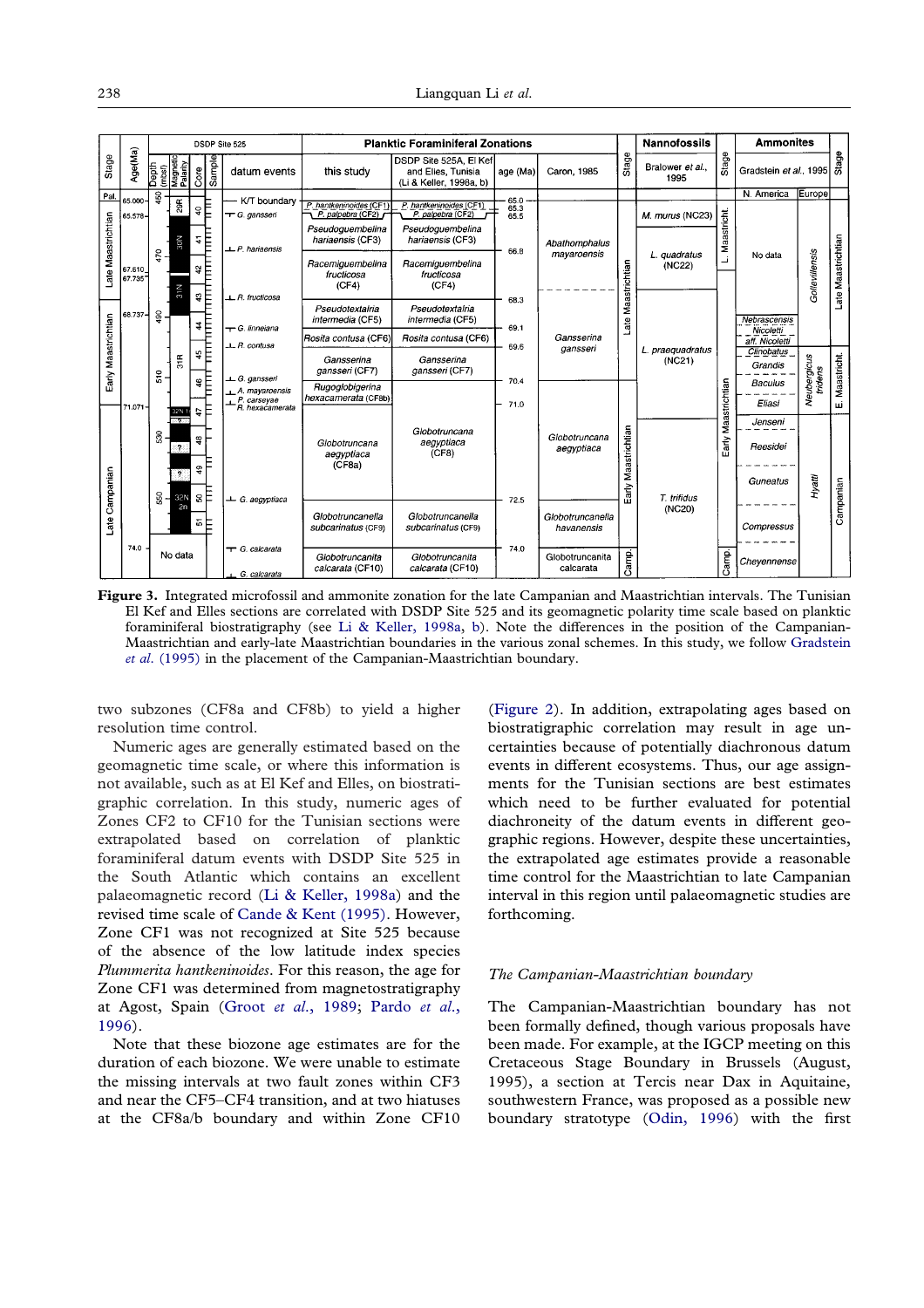appearance (FA) of the ammonite *Pachydiscus neubergicus* as the boundary marker. However, [Gradstein](#page-20-25) *et al*[. \(1995\)](#page-20-25) proposed that the Campanian-Maastrichtian boundary be placed at the top of the *Baculites jenseni* ammonite Zone, or possibly the overlying *B. eliasi* Zone based on macrofossil and strontium isotope correlations between the Kronsmoor section of Germany, the English Chalk and the United States Western Interior (see [Kennedy](#page-20-26) *et al*., 1992; [MacArthur](#page-20-27) *et al*., 1993). Based on linear interpolation between K/Ar ages of two bentonites at  $70.1 \pm 0.7$  Ma and 73.2 ± 0.7 Ma, [Gradstein](#page-20-25) *et al.* (1995, p. 102) estimated an age of  $71.6 \pm 0.7$  Ma for the Campanian-Maastrichtian Stage boundary.

No studies are known to us that correlate either the *P. neubergicus* FA or the *B. jenseni* Zone to the planktic foraminiferal datum events and biozonation within the same section, though informal reports suggest that the FA of *P. neubergicus* and the *B. jenseni* Zone predate the FA of *Gansserina gansseri* and postdate the LA of *Globotruncanita calcarata*. Microfossil workers, however, have generally placed the Campanian-Maastrichtian boundary at the top of the *G. calcarata* Zone (e.g., Robaszynski *et al*[., 1983–1984;](#page-20-28) [Bralower](#page-19-8) *et al*[., 1995;](#page-19-8) [Li & Keller, 1998a,](#page-20-21) [b\)](#page-20-19). However, an informal correlation can be made between the age for the Campanian-Maastrichtian boundary estimated at  $71.6 \pm 0.7$  Ma and at the base of C32N.1n  $(71.3 \pm 0.7 \text{ Ma})$  by [Gradstein](#page-20-25) *et al.* (1995, pp. 102, 110). This interval corresponds to within the upper *G. aegyptiaca* Zone and near the first appearance of the planktic foraminifera *Rugoglobigerina hexacamerata* and *Planoglobulina carseyae* which subdivide this zone into two Subzones CF8a and CF8b. In this study we informally use the planktic foraminiferal datum of *R. hexacamerata* at 71 Ma for the Campanian-Maastrichtian boundary based on biostratigraphic correlation with the geomagnetic time scale at DSDP Site 525. This datum event is within the range of Gradstein *et al.*'s estimate of  $71.6 \pm 0.7$  Ma for this boundary [\(Figure 3\)](#page-7-0).

#### *The Early-Late Maastrichtian boundary*

At the Brussels meeting it was recommended that the Maastrichtian stage be formally divided into two substages (early and late), although there was no agreement on the boundary-criterion for the base of the late Maastrichtian [\(Odin, 1996,](#page-20-24) p. 115). Planktic foraminiferal workers have generally placed the earlylate Maastrichtian boundary at the FA of *G. gansseri* [\(Robaszynski](#page-20-28) *et al*., 1983–84; [Caron, 1985;](#page-19-6) [Li &](#page-20-21) [Keller, 1998a,](#page-20-21) [b\)](#page-20-19), or at the FA of *A. mayaroensis* or *R. fructicosa* [\(Boersma, 1984;](#page-19-9) [Nederbragt, 1991\)](#page-20-22).

However, *A. mayaroensis* is a poor biostratigraphic marker because this species, which is known to be diachronous [\(Keller, 1989;](#page-20-29) [Huber, 1990;](#page-20-30) [Pardo](#page-20-8) *et al*., [1996\)](#page-20-8), appears much earlier in high latitudes and is rare or absent in neritic environments. [Gradstein](#page-20-25) *et al*[. \(1995,](#page-20-25) p. 110) proposed that the early-late Maastrichtian boundary be placed at 69.5 Ma within the upper part of C31R. This interval corresponds to the first appearance of *Rosita contusa* at DSDP Site 525 which marks the base of Zone CF6 (Figure 3; [Li](#page-20-21) [& Keller, 1998a\)](#page-20-21). In contrast, [Bralower](#page-19-8) *et al*. (1995) proposed that this boundary be placed at the base of C30N, which corresponds to within the middle of Zone CF4 (*R. fructicosa* Zone) at about 67.6 Ma [\(Figure 3\)](#page-7-0). In this study we informally use the first appearance of *R. fructicosa* to approximate the earlylate Maastrichtian boundary at 68.3 Ma based on biostratigraphic correlation with the geomagnetic time scale at DSDP Site 525.

## **4. Lithology, macrofauna and inferred sea-level changes**

During the late Campanian and early Maastrichtian, sediment deposition at Elles and El Kef varied between upper slope (>250 m) and middle to outer shelf depths  $({\sim}100-250 \text{ m})$ , as indicated by limestone/marl deposition with limestones rich in macrofaunas and marls rich in benthic foraminifera [\(Figure 4A\)](#page-10-0). In the upper Campanian interval (0– 5 m), sediments consist of alternating 20–60-cm-thick layers of white marls and white marly limestones which are fissile near the base. At El Kef a thick limestone bed marks the top of this interval, and the overlying marl is covered by vegetation. Macrofossils are common, particularly in the limestone layers. Inoceramids were commonly observed in the field, as well as two species of irregular echinoids (*Stegaster altus* and *S. chalmesi*) and a fragment of *Diplomoceras*, an ammonite known worldwide to range from the Campanian to Maastrichtian. Trace fossils, such as large *Cancellophycos* (up to 1 m), are abundant.

The surface of the limestone layer at 5 m at Elles is a hardground (foreground surface in Figure 4A) as suggested by the presence of abundant inoceramids, *Stegaster* and wood fragments as well as an ichnofauna that consists of horizontal *Ophiomorpha* with large (23 cm diameter) branching tubes, some *Rhizocorallium*, and unspecified small vertical tubes filled with dark marl from the overlying sediments. Although *Ophiomorpha* is most commonly observed in inner shelf environments, these taxa are also present in middle shelf to slope and deep basin environments [\(Ekdale, 1988;](#page-20-31) [Bottjer & Droser, 1992\)](#page-19-10). *Ophiomorpha*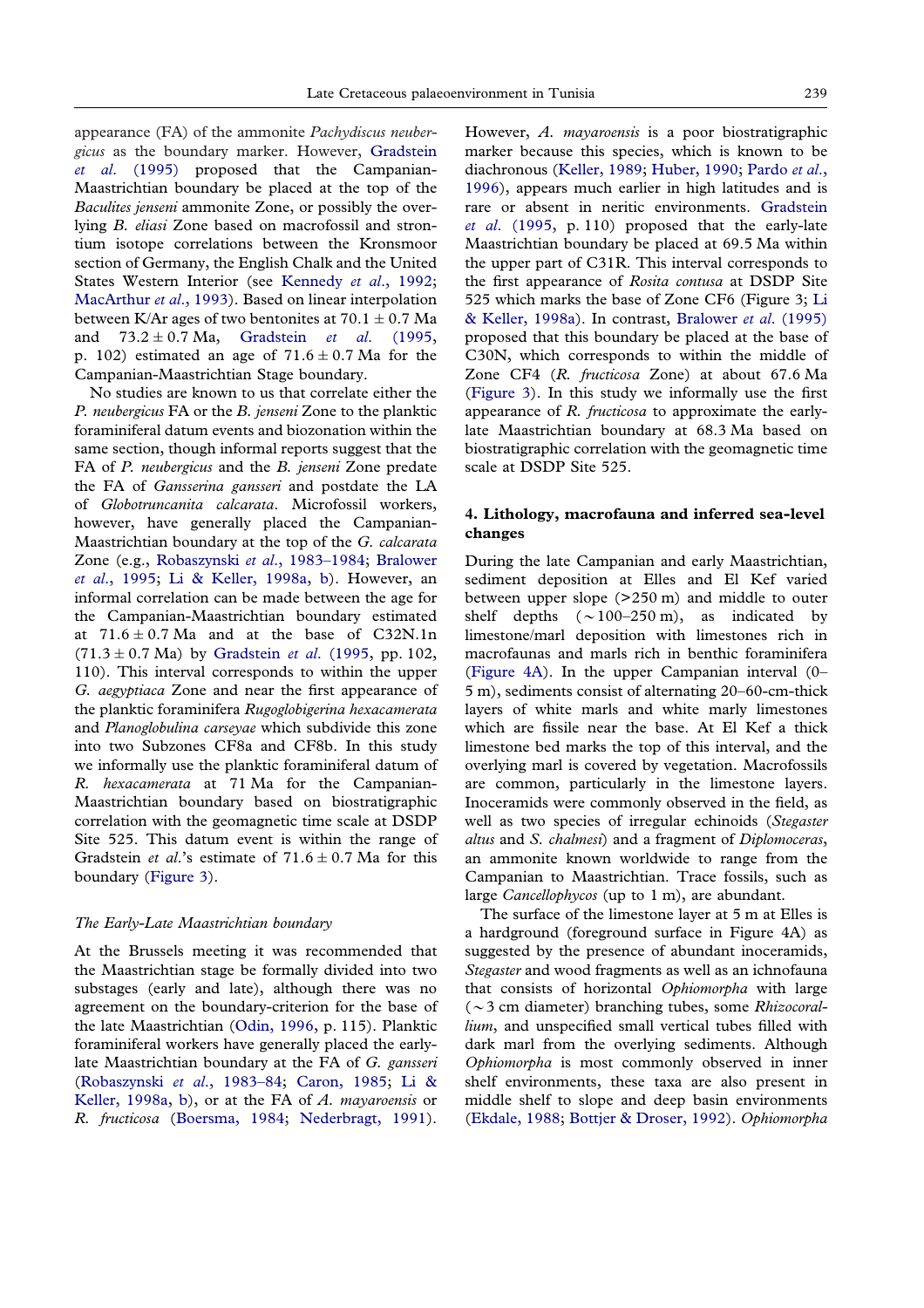

hardground

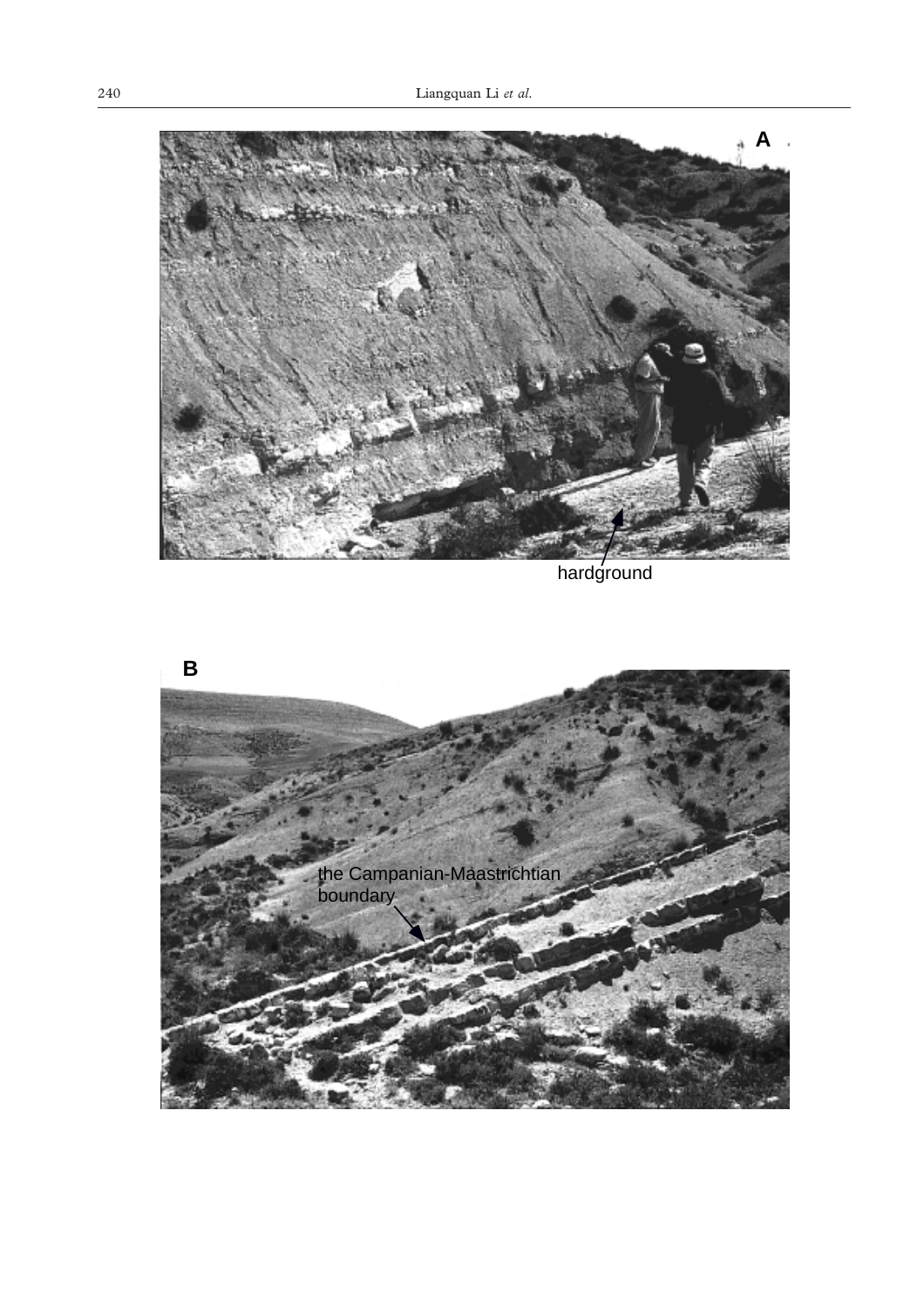<span id="page-10-0"></span>are common in late Cretaceous shelf and slope environments of northeastern Mexico and Tunisia [\(Stinnesbeck](#page-21-7) *et al*., 1996; Keller *et al*[., 1997\)](#page-20-32).

In the Tunisian sections, the hardground, wood fragments, invertebrate abundance and trace fossils (including *Ophiomorpha*) all suggest that the sea floor was consolidated, or even semi-lithified, prior to deposition of the overlying sediments and hence indicates a period of non-deposition and/or erosion during a sea-level lowstand [\(Figures 3,](#page-7-0) [4A\)](#page-10-0). Based on planktic foraminifera, this hardground surface occurs within the *G. calcarata* Zone.

The hardground surface marks a major sedimentological change from the white marls and marly limestones below to the blue-grey fissile marly shale above which contains several resistant layers of yellow marly limestones, which suggests a higher, though fluctuating sea-level [\(Figure 4A\)](#page-10-0). Macrofaunas are scarce in the marly shales, except for irregular echinoids. We collected several well preserved specimens of *Stegaster* cf. *guilleri*, *Micraster*, spatangoids and holectypoids, and noted impressions of *Inoceramus* near the base of the unit. The last inoceramids were observed in a couplet of marly limestone layers at 9.7 m. These resistant limestone layers suggest a sea-level lowstand near the top of Zone CF10.

Up-section (between 10 and 20 m in biozone CF9- CF8, [Figure 4B\)](#page-10-0), sediments grade into grey marly shales which are increasingly fissile towards the top and suggest deeper waters, as also indicated by the presence of rare macrofossils. Trace fossils are also rare, possibly because the shales do not allow good preservation. Between 21 and 25.5 m in Zone CF8a (*G. aegyptiaca*), five individual limestone layers are present, each about 20 cm thick [\(Figure 4B\)](#page-10-0). Microfacies studies of these limestone layers indicate that they are wackestones, similar to those in the lower part of the section, with abundant planktic and rare benthic foraminifers, echinoids and fragments of molluscs (e.g., small gastropods). We observed several specimens of *Zoophycos* in the marls, and *Zoophycos* and *Ophiomorpha* in the uppermost marly limestone layer (25.5 m). Truncation of *Ophiomorpha* burrows suggests the presence of a hiatus between the last marly limestone and overlying marly shales. We interpret this interval as a sea-level lowstand accompanied by erosion.

Between 25.5 and 36 m at Elles, sediments consist of grey shales and two resistant marly limestones near the top. Trace fossils are rare and no macrofossils were observed other than rare echinoids. Planktic foraminiferal correlations between Elles and El Kef indicate that the upper part of this interval corresponds to the base of Zone CF8a (*R. hexacamerata*).

At El Kef, the base of Zone CF8a (*R. hexacamerata*) is in a grey marl layer at 50.7 m immediately below a thin marly limestone layer. Above this interval are three limestone layers separated by thin grey marls. Note that the absence of these marly limestone layers in CF8a at Elles suggests erosion, whereas the absence of the marly limestone layers in CF8b at El Kef may be due to erosion and/or lack of sediment exposure (interval covered by slump, [Figure 2](#page-2-0)). Alternatively, the first appearance of *R. hexacamerata* may be diachronous. We interpret the marly limestone layers within CF8a at El Kef to correlate to a sea-level lowstand and the hiatus surface at Elles [\(Figure 2\)](#page-2-0).

A slump covers the interval between 43 and 47 m and the exposed sediments overlying the slump (38– 43 m) consist of alternating grey marls and marly limestones. Macrofossils are generally rare and restricted to the limestone layers, which contain rare inoceramids, very rare *Diplomoceras*, mollusks and common trace fossils (e.g., *Zoophycos*). The last ammonite (*Diplomoceras*) and inoceramids were observed in this interval at El Kef [\(Figure 2\)](#page-2-0). The earlier disappearance of inoceramids and ammonites at Elles (at 9.7 m Zone CF9/10), as compared with El Kef (CF7), is probably owing to preservation, rarity of fossils, or the shallower depth of the Elles section. Above the last limestone layer at El Kef, five new planktic foraminiferal species suddenly appear (*Abathomphalus intermedius*, *Globigerinelloides volutus*, *G. yaucoensis*, *Rosita plicata* and *R. walfischensis*; [Li &](#page-20-19) [Keller, 1998b\)](#page-20-19) and suggest the presence of a condensed interval or short hiatus. Based on the presence of the macrofossils and microfossils, we interpret this sequence of limestone/marl layers as representing a lower sea-level followed by a hiatus at the top of the last limestone layer (first appearance of five species).

Up-section, El Kef consists of monotonous grey shales with rare trace fossils. Two local faults are present at 22 m and 11 m, and several metres may be missing at these fault zones. Though these shales

**Figure 4.** A, Late Campanian at Elles. Note the flat surface in foreground is a hardground with abundant inoceramids, *Stegaster*, wood fragments, *Ophiomorpha* with large (3 cm diameter) branching tubes and *Rhizocorallium*. This hardground surface marks a period of non-deposition and/or erosion during a sea-level low. B, Campanian-Maastrichtian transition at Elles. This boundary is placed at the top of a series of five thin limestone layers. It is marked by a hiatus, as indicated by the truncation of *Ophiomorpha* burrows.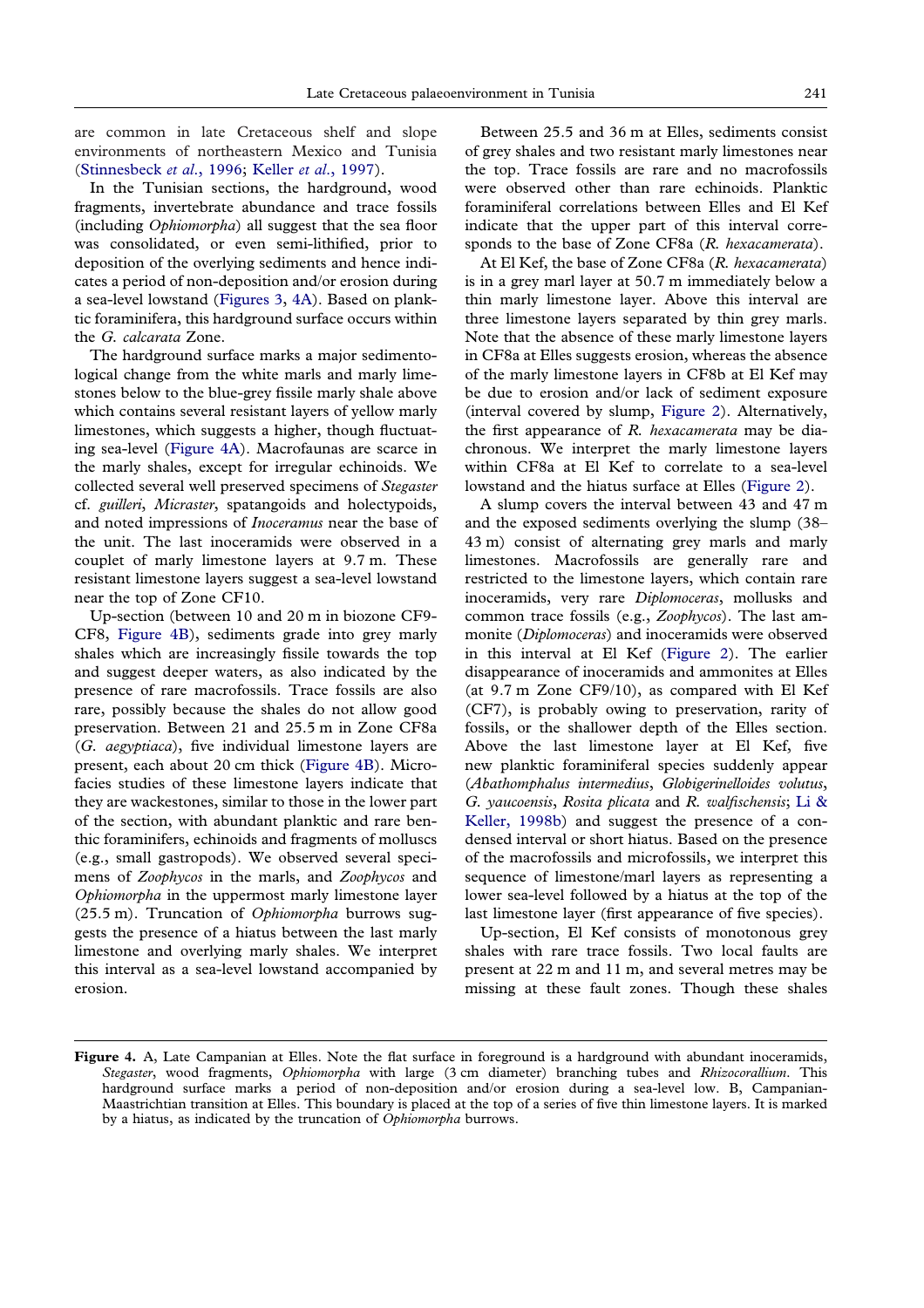suggest a higher sea-level than in the underlying marl/limestone layers, the near absence of macrofossil, prevents a more detailed interpretation.

## **5. Benthic foraminifera and inferred sea-level changes**

Benthic foraminifera are commonly used as palaeodepth indicators though there is little agreement among workers as to the depth ranges of many species. The disagreement is partly due to the fact that species are not limited by depth *per se*, but probably by characteristics of particular water masses. In addition, downslope transport artificially extends the range of shell species into bathyal depths. Despite these problems, various species and species associations can be reliably used to infer the relative palaeodepth of deposition, especially within shelf-slope depositional environments where sedimentological parameters and macrofossils provide additional palaeodepth indicators for erosion and sea-level fluctuations.

In this study we have used the upper depth limits of benthic foraminiferal species as employed by many workers (e.g., [Sliter, 1968;](#page-20-20) [Sliter & Baker, 1972;](#page-20-0) [Aubert & Berggren, 1976;](#page-19-0) [Douglas, 1979;](#page-20-9) [Ingle,](#page-20-2) [1980;](#page-20-2) [Van Morkhoven](#page-21-0) *et al*., 1986; [Berggren & Miller,](#page-19-11) [1989;](#page-19-11) Bolli *et al*[., 1994\)](#page-19-5) including application to sequence stratigraphy [\(Armentrout](#page-19-12) *et al*., 1991, [1993,](#page-19-13) [1997\)](#page-19-14). Based on these studies, we have grouped the species into middle neritic, outer neritic and outer neritic-bathyal depths [\(Figures 5,](#page-12-0) [6\)](#page-13-0). Most species interpreted as middle and outer neritic dwellers are common to abundant and mostly continuously present in the studied sections. In contrast, species grouped as outer neritic-bathyal have low abundances and decrease in species richness up-section [\(Figures 5,](#page-12-0) [6\)](#page-13-0), which indicates a strong environmental signal. We therefore use this subset of the benthic assemblage to infer sea-level changes.

Although by using this small and relatively well constrained subset of the benthic assemblage we decrease the uncertainties introduced by erroneous depth limit assignments, this problem is by no means eliminated. For example, species known from upper bathyal depths are frequently present in deeper bathyal as well as shallower outer neritic depths. For this reason, we have labeled this group ''outer neriticbathyal''. Among this group are *Angulogavelinella avnimelechi*, *Coryphostorma incrassata* (*C. incrassata gigantea*?), and *Stensioina excolata* which [Van](#page-21-0) [Morkhoven](#page-21-0) *et al*. (1986) list as ''primarily bathyal, but ranges into outer neritic depths''. Predominantly bathyal species include *Nuttallides truempyi*, *Berthelinella delicatulus*, *Gyroidina cretacea*, *Praebulimina*

*cushmani*, *P. lajollaensis*, *Pullenia sp*., *Spiroplectammina spectabillis*, and *Stensioina beccariiformis* (e.g., [Van](#page-21-0) [Morkhoven](#page-21-0) *et al*. 1986). In order to use this predominantly bathyal species group as palaeodepth indicator, we assume that they are either absent or rare during periods of low sea-levels and common or present during periods of high sea-levels. These assumptions are supported by the Maastrichtian and Campanian data from El Kef and Elles.

#### *Maastrichtian at El Kef*

Benthic foraminifera from the Maastrichtian at El Kef were quantitatively analyzed with common and abundant species shown in [Figure 5](#page-12-0) and the relative abundances of all species tabulated in [Table 1.](#page-3-0) The outer neritic species group dominates through the entire Maastrichtian, both in species richness (17–20 species) and relative abundances, whereas common middle neritic taxa are relatively few (4–6 species). Most middle and outer neritic taxa range through the Maastrichtian. In contrast, the species group labeled ''outer neritic-bathyal'' has relatively low species abundances (generally  $\langle 10\% \rangle$  and few species range through the Maastrichtian [\(Figure 5\)](#page-12-0).

The most diverse assemblages in the outer neriticbathyal species group are present in the late Campanian-early Maastrichtian (maximum of 20 species in Zones CF8-CF6, [Figure 5\)](#page-12-0). Up-section, species richness decreases to 11 species near the Cretaceous-Tertiary boundary. This overall decrease in the number of species from 20 to 11 suggests increasingly less favourable environmental conditions for this group or generally upward shallowing, as also suggested by the increased abundance of outer neritic species. However, this decrease in the outer neriticbathyal species group is not linear, but shows alternating intervals of high and low species richness [\(Figure](#page-13-0) [6\)](#page-13-0). Moreover, the combined relative percent abundance of these species consistently covaries with intervals of low species richness [\(Figure 6\)](#page-13-0).

Since the preservation of foraminiferal species is generally very good and these variations are restricted to the deeper water assemblages, they are not artifacts of preservation, but reflect environmental changes. We interpret these variations in the outer neriticbathyal species group as reflecting sea-level fluctuations. During periods of lower sea levels, we assume that the predominantly bathyal species disappear or temporarily disappear, thus reducing the number of outer neritic-bathyal species (low species richness and the combined percent abundance of these species). During subsequent rises in sea level, these species may reappear. However, if the long-term trend is that of a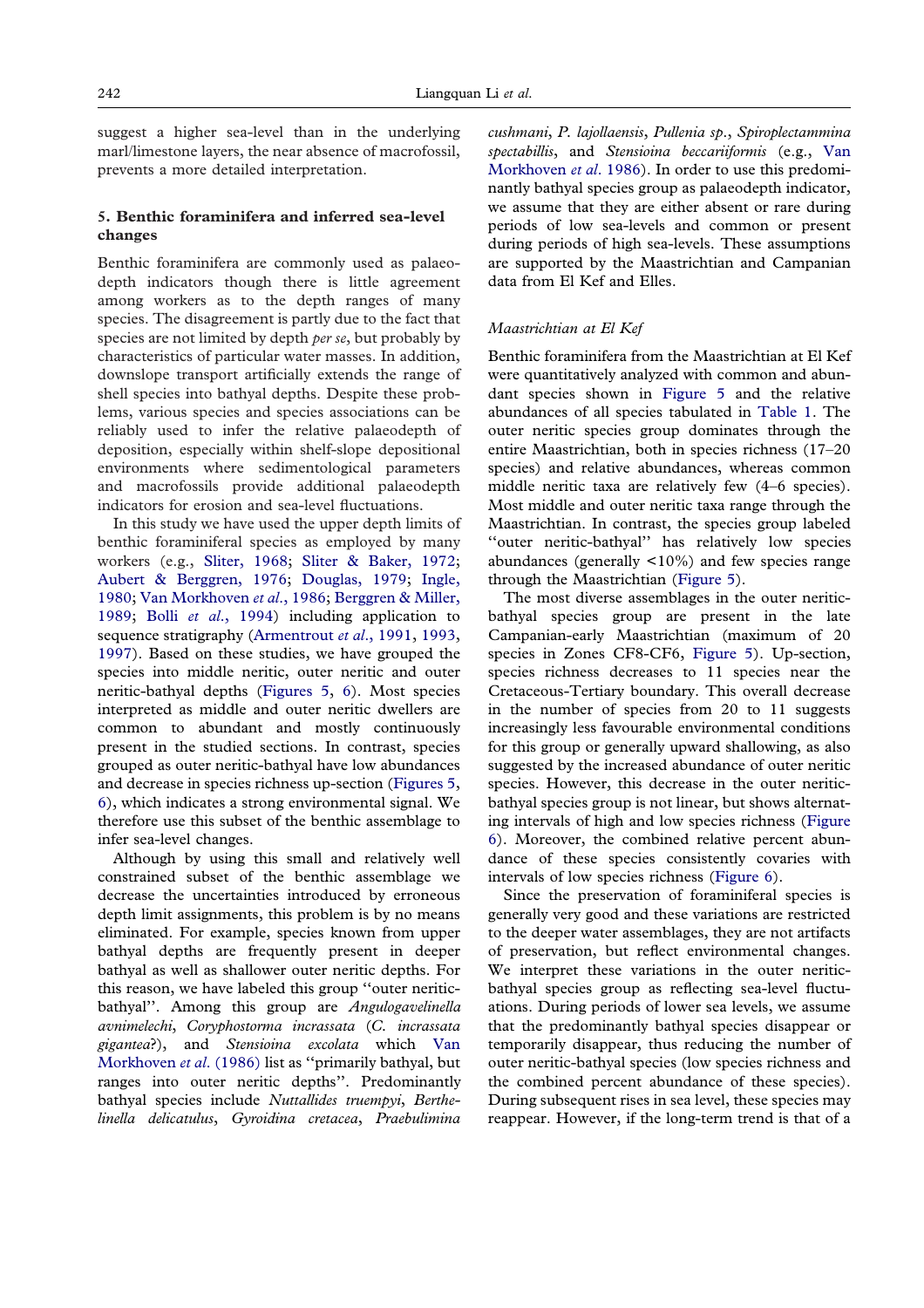<span id="page-12-0"></span>

on upper depth limits of species and environmental associations (see text for discussion). Stippled intervals indicate sea-level lowstands as suggested by changes<br>in benthic foraminifera. **Figure 5.** Relative percent abundances of common benthic foraminifera at El Kef grouped into middle and outer neritic, and outer neritic-bathyal assemblages based on upper depth limits of species and environmental associations (see text for discussion). Stippled intervals indicate sea-level lowstands as suggested by changes in benthic foraminifera.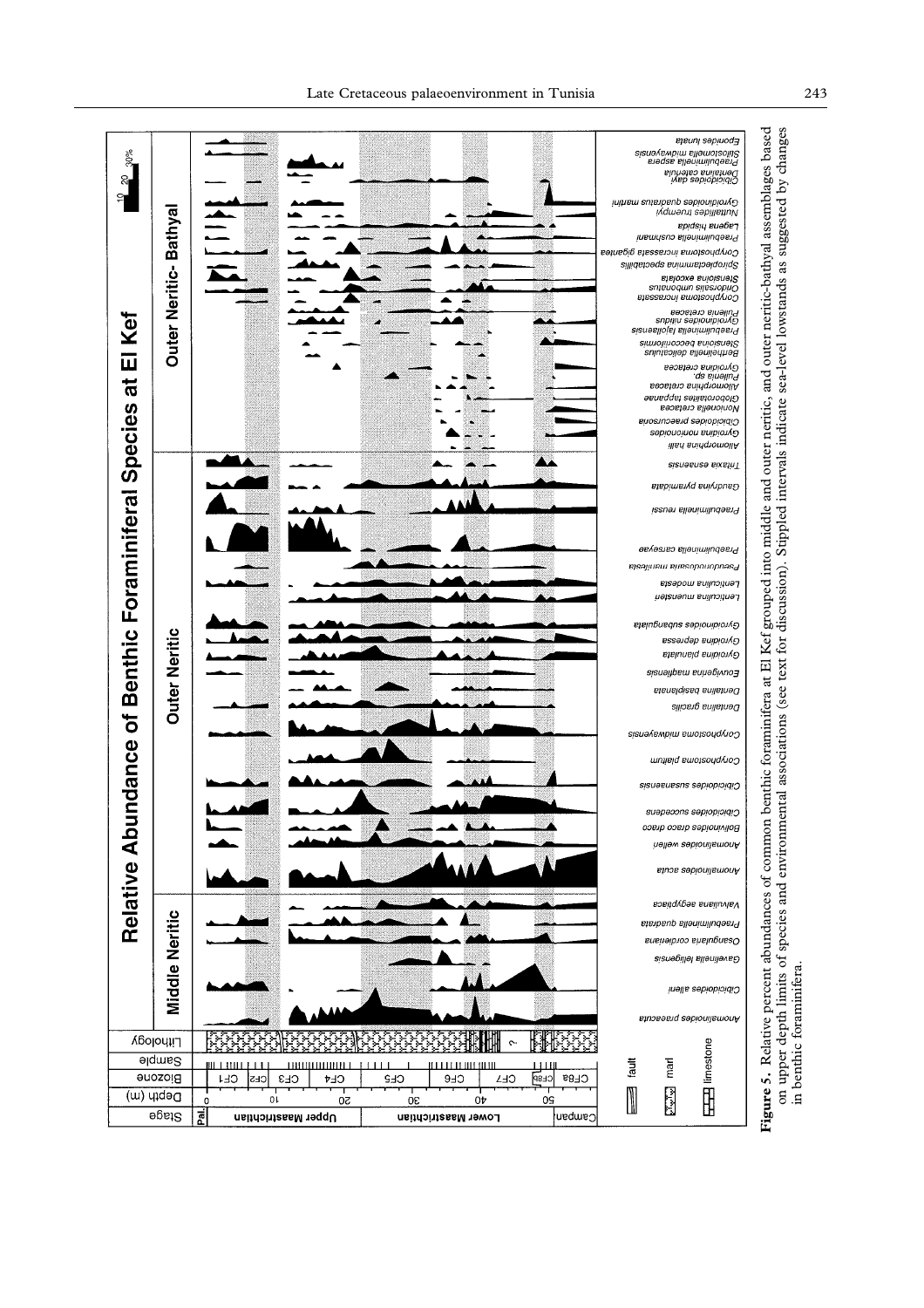<span id="page-13-0"></span>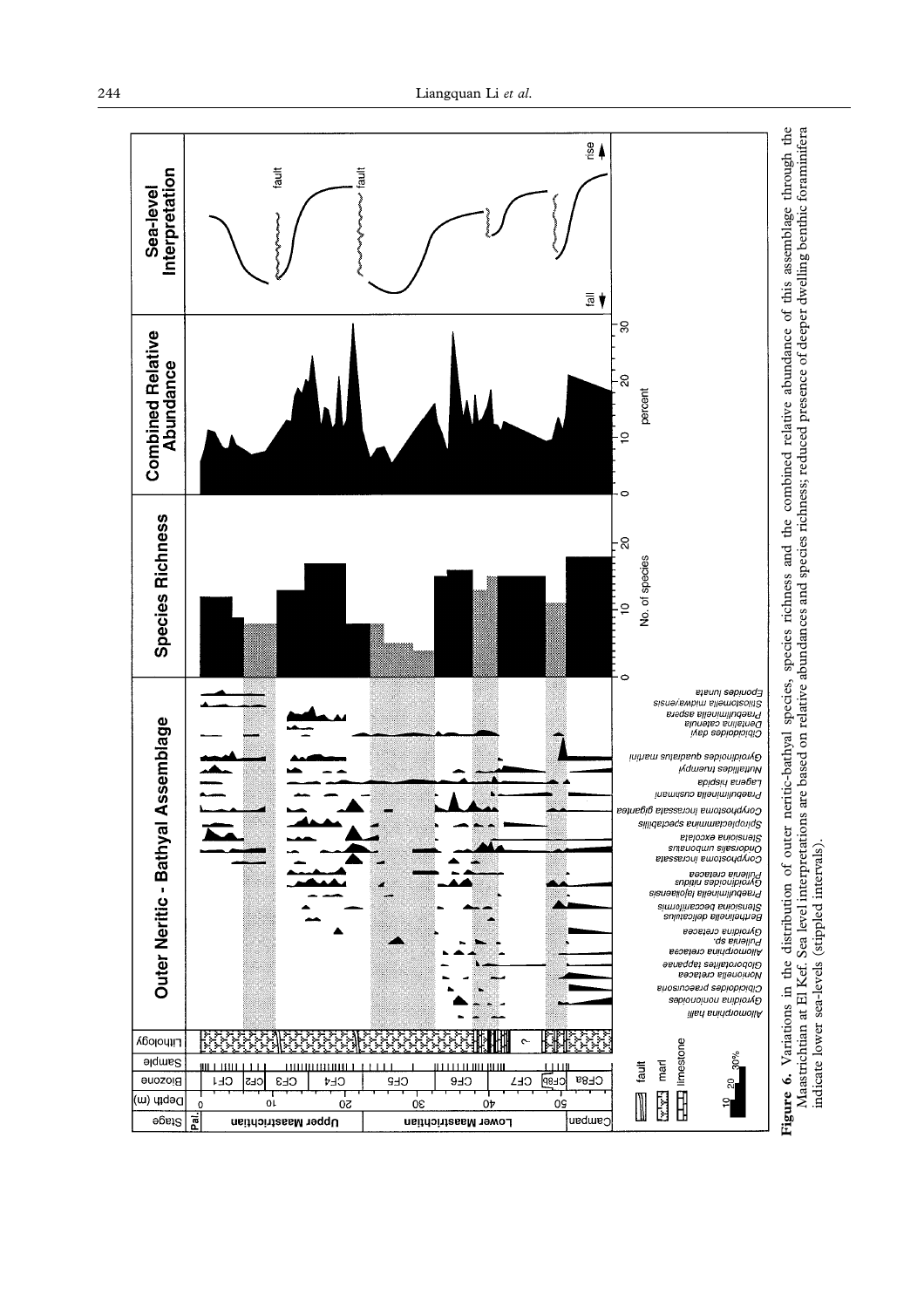generally decreasing (though fluctuating) sea-level, the deeper dwelling taxa will continue to decrease. [Figure 6](#page-13-0) (shaded intervals) illustrates a consistent pattern of periods of low species richness and low combined relative percent abundance marked by the absence of predominantly bathyal species that suggest lower sea-levels. These periods alternate with high species richness and high combined percent relative abundances marked by the presence of predominantly bathyal species that suggest higher sea-levels.

Thus, the first Maastrichtian sea-level lowstand coincides with the change from marl to alternating marl/limestone deposition at the base of the Maastrichtian. At this lithological change predominantly bathyal species (*N. truempyi*, *P. cushmani*, *G. cretacea*, *P. cretacea*, and *S. spectabillis*) temporarily disappeared. Species richness decreased from 17 to a low of 7 species and the combined relative abundance decreased from 20% to 9% (CF8b/CF7, [Figure 6\)](#page-13-0). Planktic foraminifera in this interval also show a major faunal turnover and probably a hiatus at El Kef, as indicated by the simultaneous appearance of several species (*Globotruncanita angulata*, *G. gansseri*, *P. carseyae*, *R. hexacamerata* and *R. pennyi*; [Li &](#page-20-19) [Keller, 1998b\)](#page-20-19). This sea-level lowstand is well documented globally and correlates with a major global cooling (e.g., Barrera *et al*[., 1997;](#page-19-15) [Li & Keller,](#page-20-21) [1998a\)](#page-20-21).

The second Maastrichtian sea-level lowstand also coincides with an interval of limestone/marl deposition that spans the CF7/CF6 transition (69.6– 69.3 Ma). Benthic foraminifera in this interval are marked by intermittent and sporadic occurrences of outer neritic-bathyal species as well as variably fluctuating abundances between 12% and 18% [\(Figure 6\)](#page-13-0). A low sea-level and hiatus are also indicated by the simultaneous appearances of seven planktic foraminiferal species (*Gansserina wiedenmayeri*, *Globigerinelloides volutus*, *G. yaucoensis*, *Heterohelix globocarinata*, *Pseudotextularia deformis*, *Rugoglobigerina rotundata*, and *R. scotti*; [Li & Keller, 1998b\)](#page-20-19). In Zone CF6, a relatively high sea-level is indicated by the more diverse benthic foraminiferal assemblage, sporadic high abundance (18–28%) and abundance of predominantly bathyal species (*G. nitidus*, *P. cretacea*, *C. incrassata*, and *N. truempyi*; [Figure 6\)](#page-13-0).

The third Maastrichtian sea-level lowstand is indicated in Zone CF5 between 68.9–68.3 Ma. Outer neritic-bathyal benthic foraminifera in this interval drop from 15 to a low of 4–5 species (all predominantly bathyal taxa are absent) and from 16% to 4% of the total foraminiferal assemblage. Planktic foraminiferal assemblages within this interval show little change. The presence of a local fault above this

interval at El Kef prevents determination of the transition to a higher sea-level up-section [\(Figure 6\)](#page-13-0).

A relatively high sea-level marks Zones CF4–CF3 up to a second fault zone. Benthic species richness in this interval ranges from 7 to 13 species and the combined relative abundance is high, reaching a maximum of 30% of the total benthic assemblage [\(Figure](#page-13-0) [6\)](#page-13-0). Predominantly bathyal species are common in this interval (*G. cretacea*, *B. delicatulus*, *G. nitidus*, *P. cretacea*, *C. incrassata*, *N. truempyi*, *P. cushmani*, and *S. spectabillis*).

The fourth Maastrichtian sea-level lowstand occurs at or above the local fault zone in Zones CF3-CF2. At this interval, the outer neritic-bathyal species are reduced to 7 species and their combined relative abundance is less than 10% [\(Figure 6\)](#page-13-0). All predominantly bathyal species are absent in this interval. This sea-level lowstand is well documented in marine sequences worldwide [\(Keller & Stinnesbeck, 1996\)](#page-20-33) and corresponds to the 67 Ma sea-level low of [Haq](#page-20-34) *et al*[. \(1987\).](#page-20-34) No major planktic foraminiferal species changes are associated with this sea-level lowstand. During the last 300 Kyr of the Maastrichtian in Zone CF1, a rising sea-level is indicated by the increasing number of deeper dwelling benthic species (from 7 to 11) including five predominantly bathyal species and their increasing combined relative abundance [\(Figure 6\)](#page-13-0).

#### *Late Campanian at Elles*

Benthic foraminifera from the late Campanian to early Maastrichtian indicate similarly strong environmental changes at Elles. Compared with El Kef, sediment deposition at Elles occurred in a shallower outer neritic to upper bathyal environment, as suggested by the lower species richness in the outer neritic-bathyal group (2–12 species, [Figures 7,](#page-15-0) [8\)](#page-16-0) and the absence of the predominantly bathyal species (e.g., *N. truempyi*, *C. incrassata*, and *G. cretacea*). Although benthic foraminiferal abundances for the Elles section were only qualitatively analyzed, the alternating low-high species richness patterns for the outer neritic-bathyal group is pronounced and identifies the sea-level fluctuations.

A hardground and low sea-level mark the top of the last thick late Campanian limestone (CF10, *G. calcarata* Zone) at Elles as noted on the basis of macrofossils and trace fossils [\(Figure 2\)](#page-2-0). In this interval, the outer neritic-bathyal benthic foraminifera decreases from 9 to 5 species. Species richness is higher in the marly interval above this hardground (upper CF10) and decreases again to 3 species in the limestone layer at 9.7–10 m [\(Figure 8\)](#page-16-0). Another interval with low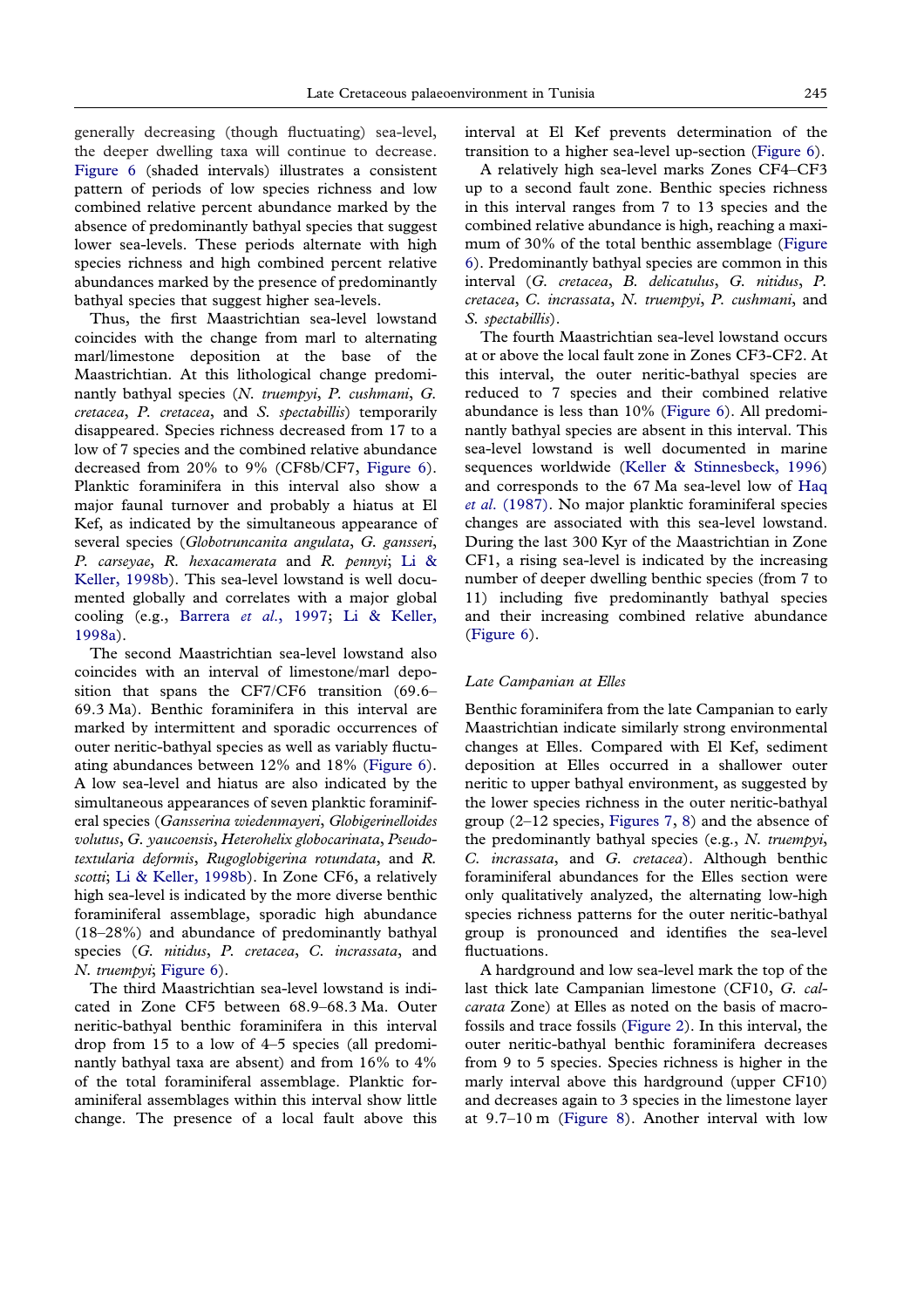<span id="page-15-0"></span>

|                                         |                                |                               | o<br>o                                      |                   | Nuttallina florealis                                   |                                                                                                                   |
|-----------------------------------------|--------------------------------|-------------------------------|---------------------------------------------|-------------------|--------------------------------------------------------|-------------------------------------------------------------------------------------------------------------------|
|                                         |                                |                               | ₩<br>юo                                     | ❀                 | Anngulogaveilia avnimelia                              |                                                                                                                   |
|                                         |                                | ٥                             | ๛๛<br>۱                                     |                   | Stensioina excolata                                    |                                                                                                                   |
|                                         |                                |                               | $\infty$                                    |                   | Cibicidoides dayi                                      |                                                                                                                   |
|                                         |                                |                               |                                             | ۰                 | Sillidsheqa snimmshelqoniq2                            |                                                                                                                   |
|                                         | Bathya                         |                               | o燃                                          | ö                 | Praebuliminella cushmani                               |                                                                                                                   |
|                                         |                                | റയകാ                          |                                             | ۰                 | ppidsių eueb̃e¬                                        |                                                                                                                   |
|                                         | $\blacksquare$                 |                               | ை                                           |                   | Pullenia jarvisi                                       |                                                                                                                   |
|                                         | <b>Outer Neritic</b>           |                               | $\circ$                                     | o o<br>₩          | Pullenia cretacea                                      |                                                                                                                   |
|                                         |                                |                               | œ<br>œœ                                     | ⊜                 | Globorotalites tappanae                                |                                                                                                                   |
|                                         |                                |                               | ٥                                           | ö                 | Nonionella cretacea                                    |                                                                                                                   |
|                                         |                                |                               | ٥<br>๛                                      |                   | Gyroiding sabionibio                                   |                                                                                                                   |
| Elles, Tunisia                          |                                |                               |                                             |                   |                                                        |                                                                                                                   |
|                                         |                                | $\circ$                       |                                             | ۰                 | Coryphostoma incrassata gigantea                       | enthic foraminifera at Elles grouped into middle and outer neritic and outer neritic-bathyal assemblages based on |
| $\vec{p}$                               |                                |                               | o                                           | $\circ$           | <b>illsn</b> sningnomollA                              |                                                                                                                   |
|                                         |                                |                               | Q                                           |                   | Gyroidinoides quacitatus martini                       |                                                                                                                   |
|                                         |                                |                               |                                             |                   |                                                        |                                                                                                                   |
| ative Abundance of Benthic Foraminifera |                                | $\circ$                       | o                                           | ㅇ鮝<br>o           | Tritaxia españa                                        |                                                                                                                   |
|                                         |                                |                               | O                                           | ۰                 | Gaudryina pyramidata                                   |                                                                                                                   |
|                                         |                                | œ                             | ٥<br>$\circ$                                | ۰<br>o            | Praebuliminella trochoides                             |                                                                                                                   |
|                                         |                                | ⊕⊲⊫റ∞                         | e <i>a bila da</i>                          |                   | Praebuliminds reussi<br>Praebuliminella carseyae       |                                                                                                                   |
|                                         |                                |                               | .                                           |                   |                                                        |                                                                                                                   |
|                                         |                                | o<br>$\circ$                  |                                             |                   | Praebuliminella quadrata                               |                                                                                                                   |
|                                         |                                | $\circ$<br>۰                  | o o<br>$\circ$                              | o                 | golooplectamma knebeli<br>eisəjiuew euesopouopnəsa     |                                                                                                                   |
|                                         |                                |                               |                                             |                   | Lenticulina muensten                                   |                                                                                                                   |
|                                         |                                |                               |                                             | оö                | Gyroidinoides subangulata                              |                                                                                                                   |
|                                         |                                |                               |                                             | ο-⊜               | Gyroidina girardana                                    |                                                                                                                   |
|                                         |                                |                               |                                             |                   | Gyroidina planulata                                    |                                                                                                                   |
|                                         | <b>Outer Neritic</b>           |                               | Ö<br>ó                                      | $\circ$           | Eisneitpem sniegivuo                                   |                                                                                                                   |
|                                         |                                |                               | $\infty$<br>$\circ$                         |                   | Dentalina basiplanata                                  |                                                                                                                   |
|                                         |                                | Ő                             | $\sim$                                      | ۰                 | репјави виде                                           |                                                                                                                   |
|                                         |                                |                               | ∾                                           |                   | sisuə/емріш ешоізоца/uoე                               |                                                                                                                   |
|                                         |                                |                               | Ö                                           | $\sim$            | umielq smoteonqvioO                                    |                                                                                                                   |
|                                         |                                |                               | ö<br>c                                      |                   | cibicidoids susanaensis                                |                                                                                                                   |
|                                         |                                |                               | O<br>o                                      | $\circ$           |                                                        |                                                                                                                   |
|                                         |                                | $\infty$                      |                                             | ۵                 | Suepeoons sepiopioidiO                                 |                                                                                                                   |
|                                         |                                | ۰                             |                                             |                   | Bolivinoides draco draco                               |                                                                                                                   |
|                                         |                                |                               | 8068<br>ю≋ю                                 |                   | hellew sebionilsmonA                                   |                                                                                                                   |
| Rei                                     |                                |                               |                                             |                   | Angulogenerina cuneata<br>Anomalinoides acuta          |                                                                                                                   |
|                                         |                                | တေ                            |                                             |                   |                                                        |                                                                                                                   |
|                                         |                                |                               | Ő                                           | ö<br>40           | Valvuliana aegyptiaca                                  |                                                                                                                   |
|                                         |                                | റത                            | ⊙                                           |                   | Osangularia cordieriana<br>Oolina delicata             |                                                                                                                   |
|                                         |                                | Ö.<br>$\infty$                | $\circ$                                     | o                 | Gavelinella Isliepns2                                  |                                                                                                                   |
|                                         |                                | o.                            | ∞⊙                                          |                   | Cibicidoides alleni                                    |                                                                                                                   |
|                                         | <b>Middle Neritic</b>          | ంం                            | $\circ\hspace{-1.7mm}-\hspace{-1.7mm}\circ$ | ۰<br>۰            | Anomalinoides praeacuta                                |                                                                                                                   |
|                                         | <b>Sample</b>                  |                               |                                             |                   |                                                        |                                                                                                                   |
|                                         |                                |                               |                                             |                   |                                                        | Relative abundances of common b                                                                                   |
| Γιμροφλ                                 |                                |                               |                                             |                   | o rare (1 specimen)<br>abundant (>10)<br>Common (5-10) |                                                                                                                   |
| Depth (m)                               |                                | <b>OC</b>                     | 20<br>0١                                    | 0                 |                                                        |                                                                                                                   |
|                                         |                                |                               |                                             |                   | ● few (2-5)                                            | Figure 7.                                                                                                         |
|                                         |                                |                               |                                             |                   |                                                        |                                                                                                                   |
|                                         | <b>Biozone</b><br><b>Stage</b> | CE7<br>CE8P<br>L. Maastricht. | CF8a<br>CE <sub>8</sub>                     | CF10<br>Campanian |                                                        |                                                                                                                   |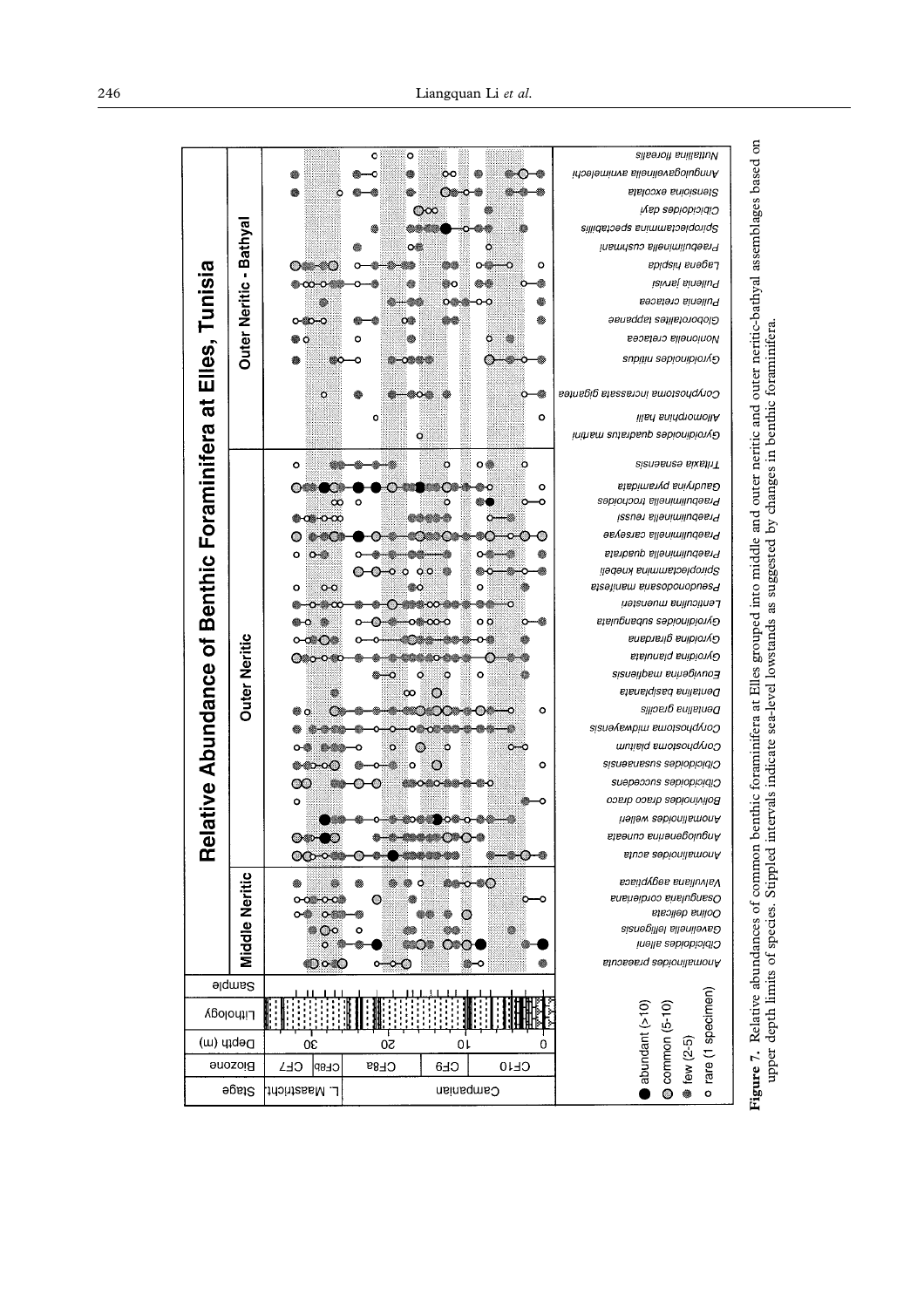<span id="page-16-0"></span>

**Figure 8.** Variations in the distribution of outer neritic-bathyal species and species richness during the late Campanian through the early Maastrichtian at Elles. Sea-level interpretations are based on variations in species richness with reduced presence of deeper dwelling benthic foraminifera indicating lower sea levels (stippled intervals).

species richness in the outer neritic-bathyal group occurs in the upper part of CF9. This sea-level lowstand may also be associated with a hiatus, as suggested by the nearly simultaneous first appearance of five planktic foraminiferal species at the CF9/CF8b boundary (e.g., *Globotruncana aegyptiaca*, *G. rosetta*, *Guembelitria cretacea*, *Gublerina acuta*, and *Rugoglobigerina rugosa*; [Li & Keller, 1998b\)](#page-20-19).

Above this sea-level lowstand is an interval with increased outer neritic-bathyal species richness (base of CF8a) followed by low species richness (middle of CF8a). There are no major planktic changes associated with this interval. The limestone/marl layers in the upper CF8a interval, however, have relatively high species richness and suggest a rising sea level, contrary to the low sea level interpreted from lithology and macrofossils. The top of this interval is marked by a hiatus and erosion surface, as also suggested by the simultaneous first appearance of several planktic

foraminifera (e.g., *Globotrucanita angulata*, *G. stuartiformis*, *Planoglobulina brazoensis*, *R. hexacamerata*, and *R. scotti*; [Li & Keller, 1998b\)](#page-20-19). This suggests that the high benthic species richness may be due to erosion and the influx of reworked specimens when the sealevel was low. Benthic species richness fluctuations thus must be interpreted with caution, particularly in intervals of low sea levels when erosion and reworking of species was likely.

## **6. Comparison of sea-level changes based on microfaunas, macrofaunas and lithology**

Comparison of sea-level changes inferred from benthic foraminifera with those inferred from macrofaunas and lithology [\(Figures 3,](#page-7-0) [6,](#page-13-0) [9\)](#page-18-0) reveals a generally good agreement. Both faunal groups mark changing sea levels coincident with major lithological transitions from limestone to marl, which may be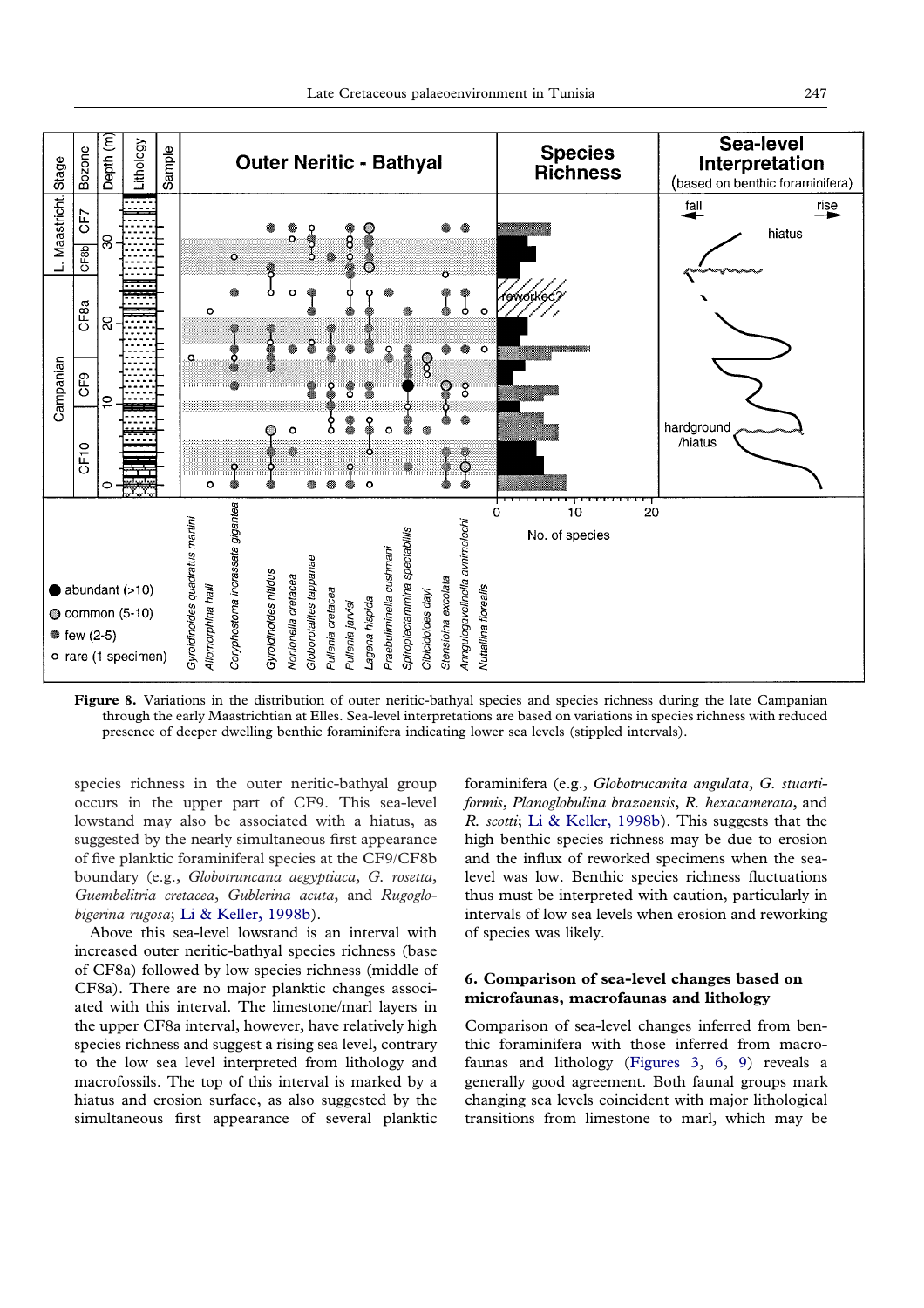

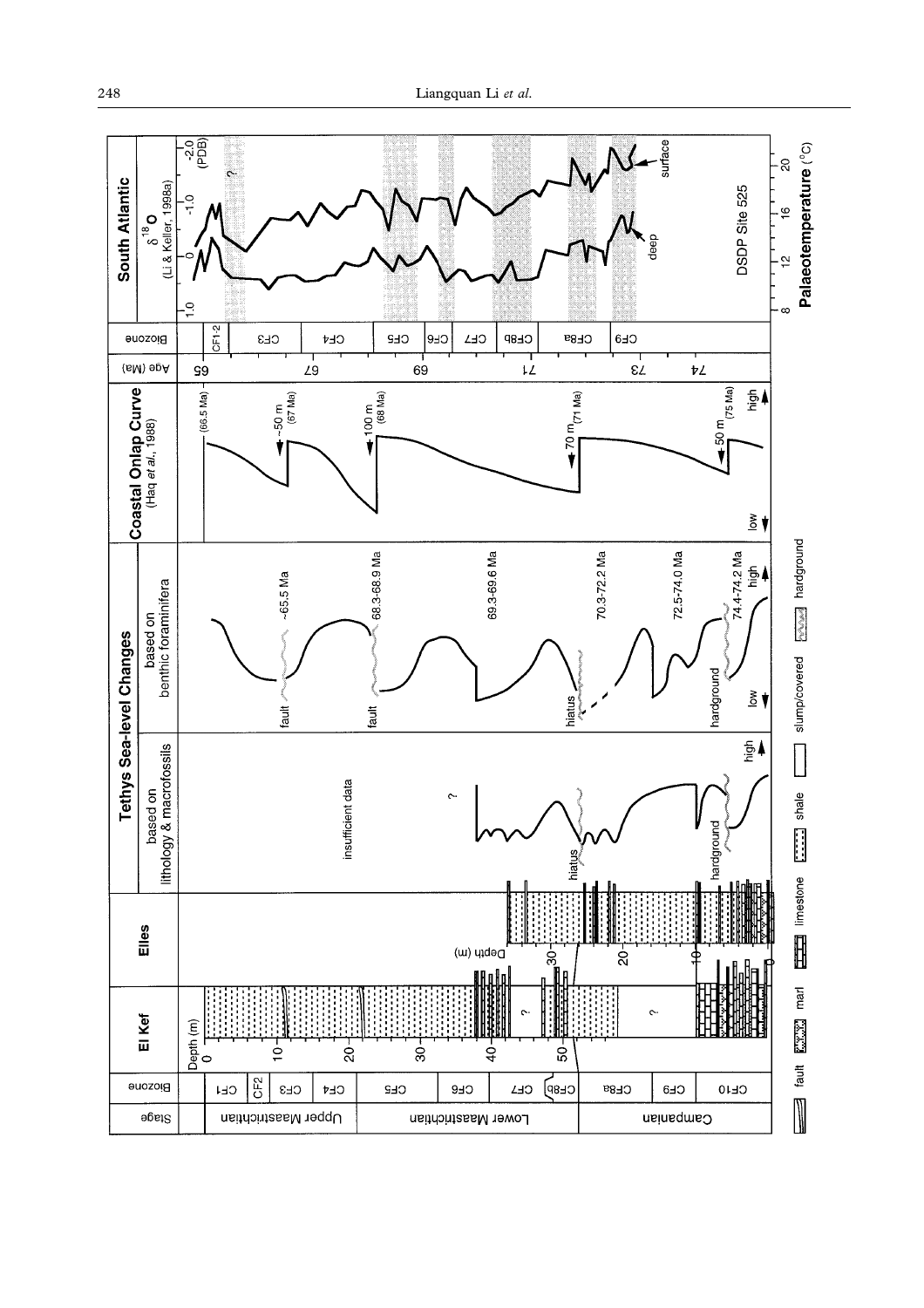<span id="page-18-0"></span>abrupt and coincide with a hardground or erosion surface. In the field, an abundance of shells, shell fragments (sometimes wood fragments) and burrows, which are often truncated, mark these surfaces. In microfaunas, the presence of fewer, predominantly bathyal, species and increased abundance of shallower water species mark lower sea levels. There may also be an influx of reworked species which, if not recognized, may obscure the true benthic foraminiferal changes.

There are, however, also significant differences. For example, sea-level changes in relatively deep waters are not easily identified based on macrofaunas or lithology, because the former are rare or absent and major lithological changes are generally absent. This appears to be the case for most of the upper Maastrichtian at El Kef, which was deposited at depths ranging from 200–500 m [\(Peypouquet](#page-20-18) *et al*., [1986\)](#page-20-18). The absence of lithological changes and near absence of macrofaunas in Zones CF6 to CF1 do not permit any evaluation of sea-level changes based on these indices. However, the outer neritic-bathyal benthic foraminiferal group reveals major fluctuations [\(Figures 6,](#page-13-0) [9\)](#page-18-0). Similarly at Elles, benthic foraminifera indicate sea-level variations within the grey marly shales of Zones CF9–CF8 [\(Figure 8\)](#page-16-0). The combined results from micro- and macrofaunas, and lithology may thus provide the best results for the interpretation of sea-level fluctuations during the Late Cretaceous.

#### **7. Discussion**

In this study we set out to evaluate late Campanian-Maastrichtian sea-level variations in the southwestern Tethys region of El Kef and Elles based on lithology, and macro- and microfaunas. These data suggest at least eight intervals of significantly lower sea levels as shown in the sea-level curves of Elles and El Kef [\(Figure 9\)](#page-18-0), though there may be more, yet unrecognized, sea-level changes within the incomplete (two fault zones) upper Maastrichtian interval at El Kef. In order to evaluate whether these sea-level fluctuations were the result of regional tectonic activity, eustatic sea-level changes, or both, we compare this record with the Haq *et al*[. \(1988\)](#page-20-35) coastal onlap curve and the oxygen isotope record from the middle latitude South

Atlantic DSDP Site 525, which spans 73 Ma to 65 Ma [\(Figure 9\)](#page-18-0).

Oxygen isotope studies in southern middle and high latitudes (Sites 525 and 690) have indicated the onset of a major climatic cooling at about 73 Ma and maximum cooling by 71 Ma, possibly associated with continental ice accumulation on Antarctica [\(Barrera &](#page-19-16) [Huber, 1990;](#page-19-16) [Barrera, 1994;](#page-19-17) [Barrera](#page-19-15) *et al*., 1997; [Li &](#page-20-21) [Keller, 1998a\)](#page-20-21). High latitude climatic cooling continued through the late Maastrichtian reaching maximum low temperatures about 500 Kyr before the K-T boundary. During the last 200–400 Kyr of the Maastrichtian, the climate warmed with temperatures rising  $3^{\circ}$ C in surface and  $4^{\circ}$ C in deep waters of Sites 525 and 690, but cooling again before the K-T boundary [\(Stott & Kennett, 1990;](#page-21-8) [Barrera, 1994;](#page-19-17) [Li & Keller, 1998a,](#page-20-21) [c\)](#page-20-36). These climatic changes suggest a Maastrichtian marked by major eustatic sea-level fluctuations as documented by Haq *et al*[. \(1987,](#page-20-34) [1988\)](#page-20-35).

How do sea-level changes inferred from benthic faunas and lithology compare with climatic changes? We would expect a good correlation because low eustatic sea levels are generally associated with cool climates and high sea levels with warm climates. [Figure 9](#page-18-0) shows that there is excellent agreement between low sea levels and cool climates in Zones CF8a, CF8b, CF7, CF6 and CF5. However, in some intervals sea-level changes at El Kef and Elles do not correlate with climate changes. For example, relatively cool conditions in CF4-CF3 coincide with relatively high sea levels at El Kef, and precede the sea-level lowstand in Zone CF3-CF2. In addition, the end-Maastrichtian cooling indicated in the oxygen isotopes in the upper part of CF1 is not apparent in the current benthic foraminiferal analysis by a sea-level regression, probably because of low sample resolution. For the late Campanian no good oxygen isotope data is available at this time. Despite these shortcomings, the overall cool climates of the Maastrichtian generally correlate with low sea levels, and frequently with erosion and hiatuses.

Are the observed sea-level fluctuations in the southwestern Tethys due to eustatic variations or local tectonic controls? The Exxon sea-level curve [\(Haq](#page-20-34) *et al*[., 1987,](#page-20-34) [1988\)](#page-20-35) identified four major sea-level

**Figure 9.** Composite sea-level curve for the late Campanian through Maastrichtian based on the Elles and El Kef sections and sea-level interpretations based on lithology, macrofossils and benthic foraminifera. Stippled intervals indicate sea-level lowstands as suggested by changes in benthic foraminifera. The Haq *et al*[. \(1987,](#page-20-34) [1988\)](#page-20-35) sea-level curve is shown for comparison. The oxygen isotope record is from DSDP Site 525 in the middle latitude South Atlantic [\(Li & Keller,](#page-20-21) [1998a\)](#page-20-21) and shows a close correlation between episodes of climatic cooling and sea-level regressions in the southwestern Tethys.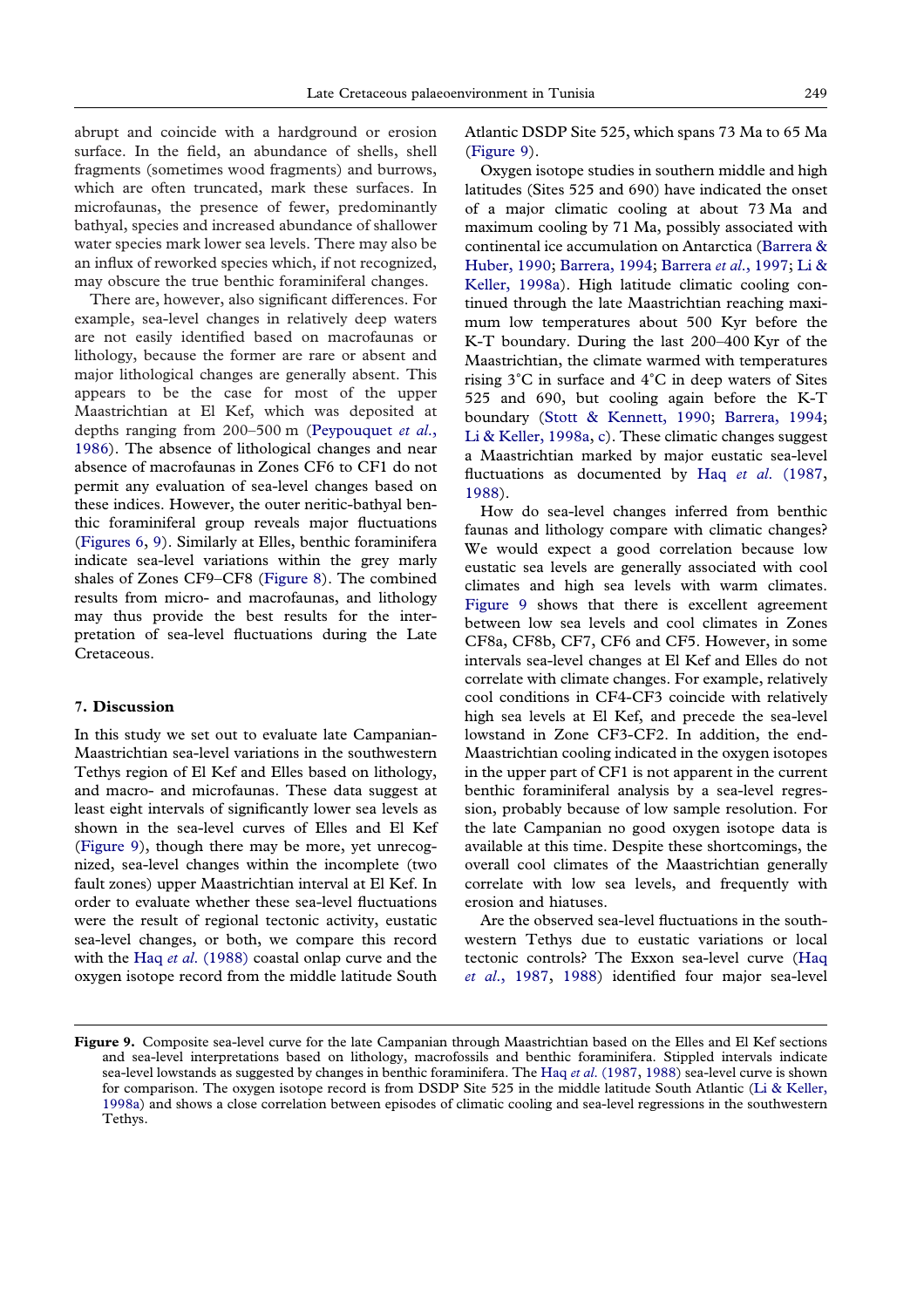regressions during the studied interval (e.g., 75 Ma, 71 Ma, 68 Ma, 67 Ma, [Figure 9\)](#page-18-0). These four regressions correspond with low sea levels at 74.4–74.2 Ma, 72.2–70.3 Ma, 68.9–68.3 Ma, and  $\sim$  65.5 Ma in our Tethys record. This suggests that these regressions are of eustatic origin. The latest Maastrichtian sea-level low at  $\sim$  65.5 Ma is also of eustatic origin, as indicated by its presence in sedimentological sequences worldwide [\(Keller & Stinnesbeck, 1996\)](#page-20-33). The sealevel lowstand at 69.6–69.3 Ma coincides with a cold deep-water temperature at Site 525. We have no records from other regions to date of low sea level at 74.0–72.5 Ma.

We conclude that within the constraints of correlating the Tethys sea-level record to the oxygen isotope record of Site 525 (accomplished on the basis of high resolution biostratigraphic correlation by [Li & Keller,](#page-20-21) [1998a,](#page-20-21) [b\)](#page-20-19), periods of high latitude cooling coincide with episodes of sea-level regressions as inferred from benthic micro- and macrofaunal assemblages and lithological changes, including hardgrounds, erosion surfaces and hiatuses.

#### **8. Conclusions**

An integrated approach to interpreting sea-level changes during the late Campanian through Maastrichtian based on benthic macro- and microfaunas and lithological field observations suggests a history of sea-level regressions that correlate with major episodes of middle and high latitude cooling. Six major sea-level regressions are identified during the late Campanian (74.4–74.2 Ma, 74.0–72.5 Ma), the Campanian-Maastrichtian transition (72.2– 70.3 Ma), early Maastrichtian (69.6–69.3 Ma, 68.9– 68.3 Ma), and late Maastrichtian ( $\sim$  65.5 Ma). Five of these Campanian-Maastrichtian sea-level regressions correlate with global cooling episodes observed in the oxygen isotope record of Site 525 in the middle latitude South Atlantic. For the late Campanian sea-level regression between 74.4–74.2 Ma, no stable isotope data are available.

#### **Acknowledgements**

We thank reviewer Andrew Smith for his comments. We are also grateful to Jerry Baum and Ellen Thomas for their many helpful suggestions on an early draft of this paper. We thank Nieves Ortiz for permission to use some of the unpublished benthic foraminiferal data for the top nine metres of the Maastrichtian at El Kef. This study was supported by grants from NSF OCE 9021338 and NSF INT 95-04309 and DFG grant 128/4-1 (WS).

## **References**

- <span id="page-19-12"></span>Armentrout, J. M., Echols, R. J. & Lee, T. D. 1991. Patterns of foraminiferal abundance and diversity; implication for sequence stratigraphic analysis. *American Association of Petroleum Geologists, Bulletin* **75**, 535.
- <span id="page-19-13"></span>Armentrout, J. M., Becker, R. C., Fearn, L. B., Ali, W. M., Hudson, D. G., O'Neilll, W. A., Tyrrell, T. E. & Vonderhoya, H. A. 1993. Exploration applications of integrated biostratigraphic analysis, Plio-Pleistocene, offshore southern Trinidad. *American Association of Petroleum Geologists, Bulletin* **77**, 303.
- <span id="page-19-14"></span>Armentrout, J. M., Becker, R. C. & Fearn, L. B. 1997. Biostratigraphic definition of depositional cycles and environments, Plio-Pleistocene, offshore southern Trinidad. *American Association of Petroleum Geologists, Annual Meeting Abstracts* **6**, 5.
- <span id="page-19-0"></span>Aubert, J. & Berggren, W. A. 1976. Paleocene benthic foraminiferal biostratigraphy and paleoecology of Tunisia. *Bulletin des Centre de Recherches, Pau-SNPA* **10**, 379–469.
- <span id="page-19-17"></span>Barrera, E. 1994. Global environmental changes preceding the Cretaceous-Tertiary boundary: early-late Maastrichtian transition. *Geology* **22**, 877–880.
- <span id="page-19-16"></span>Barrera, E. & Huber, B. T. 1990. Evolution of Antarctic waters during the Maestrichtian: foraminiferal oxygen and carbon isotope ratios, Leg 113. In *Proceeding of the Ocean Drilling Program, Scientific Results* (eds Barker, P. F. & Kennett, J. P., *et al*.) **113**, 813–827.
- Barrera, E. & Keller, G. 1994. Productivity across the Cretaceous-Tertiary boundary in high latitudes. *Geological Society of America, Bulletin* **106**, 1254–1266.
- <span id="page-19-15"></span>Barrera, E., Savin, S. M., Thomas, E. & Jones, C. E. 1997. Evidence for thermohaline-circulation reversals controlled by sea-level change in the latest Cretaceous. *Geology* **25**, 715–718.
- <span id="page-19-11"></span>Berggren, W. A. & Miller, K. G. 1989. Cenozoic bathyal and abyssal benthic foraminiferal zonations. *Micropaleontology* **35**, 308–320.
- <span id="page-19-9"></span>Boersma, A. 1984. Campanian through Paleocene paleotemperature and carbon isotope sequence and the Cretaceous-Tertiary boundary in the Atlantic Ocean. In *Catastrophes and Earth history* (eds Berggren, W. A. & Van Couvering, J. A.), pp. 247–277 (Princeton University Press, Princeton, NJ).
- <span id="page-19-5"></span>Bolli, H. M., Beckmann, J. P. & Saunders, J. B. 1994. *Benthic foraminiferal biostratigraphy of the south Caribbean region*, 408 pp. (Cambridge University Press, Cambridge).
- <span id="page-19-10"></span>Bottjer, D. J. & Droser, M. L. 1992. Paleoenvironmental patterns of biogenic sedimentary structures. In *Trace fossils* (eds Maples, Ch. G. & West, R. R.), *Paleontological Society, Short Courses in Paleontology* **5**, 238 pp.
- <span id="page-19-8"></span>Bralower, T. J., Leckie, R. M., Sliter, W. V. & Thierstein, H. R. 1995. An integrated Cretaceous microfossil biostratigraphy. In *Geochronology, time scale and global stratigraphic correlation* (eds Berggren, W. A., Kent, D. V., Aubry, M. P. & Hardenbol, J.), *Society of Economic Paleontologists and Mineralogists, Special Publication* **54**, 65–79.
- <span id="page-19-4"></span>Burollet, P. F. 1967. General geology of Tunisia. In *Guidebook to the geology and history of Tunisia* (ed. Martin, L.), *Petroleum Exploration Society of Libya, 9th Annual Field Conference*, 67 pp.
- <span id="page-19-7"></span>Cande, S. C. & Kent, D. V. 1995. Revised calibration of the geomagnetic polarity timescale for the Late Cretaceous and Cenozoic. *Journal of Geophysical Research* **100**, 6093–6095.
- <span id="page-19-6"></span>Caron, M. 1985. Cretaceous planktic foraminifera. In *Plankton stratigraphy* (eds Bolli, H. M., Saunders, J. B. & Perch-Nielsen, K.), pp. 17–86 (Cambridge University Press, Cambridge).
- <span id="page-19-2"></span>Coccioni, R. & Galeotti, S. 1994. K-T boundary extinction; geologically instantaneous or gradual event? Evidence from deep-sea benthic foraminifera. *Geology* **22**, 779–782.
- <span id="page-19-3"></span>Coccioni, R. & Galeotti, S. 1998. What happened to small benthic foraminifera at the Cretaceous-Tertiary boundary. *Geological Society of America, Bulletin* **109**, 271–279.
- <span id="page-19-1"></span>Corliss, B. H. 1991. Morphology and microhabitat preferences of benthic foraminifera from the northwest Atlantic Ocean. *Marine Micropaleontology* **17**, 195–236.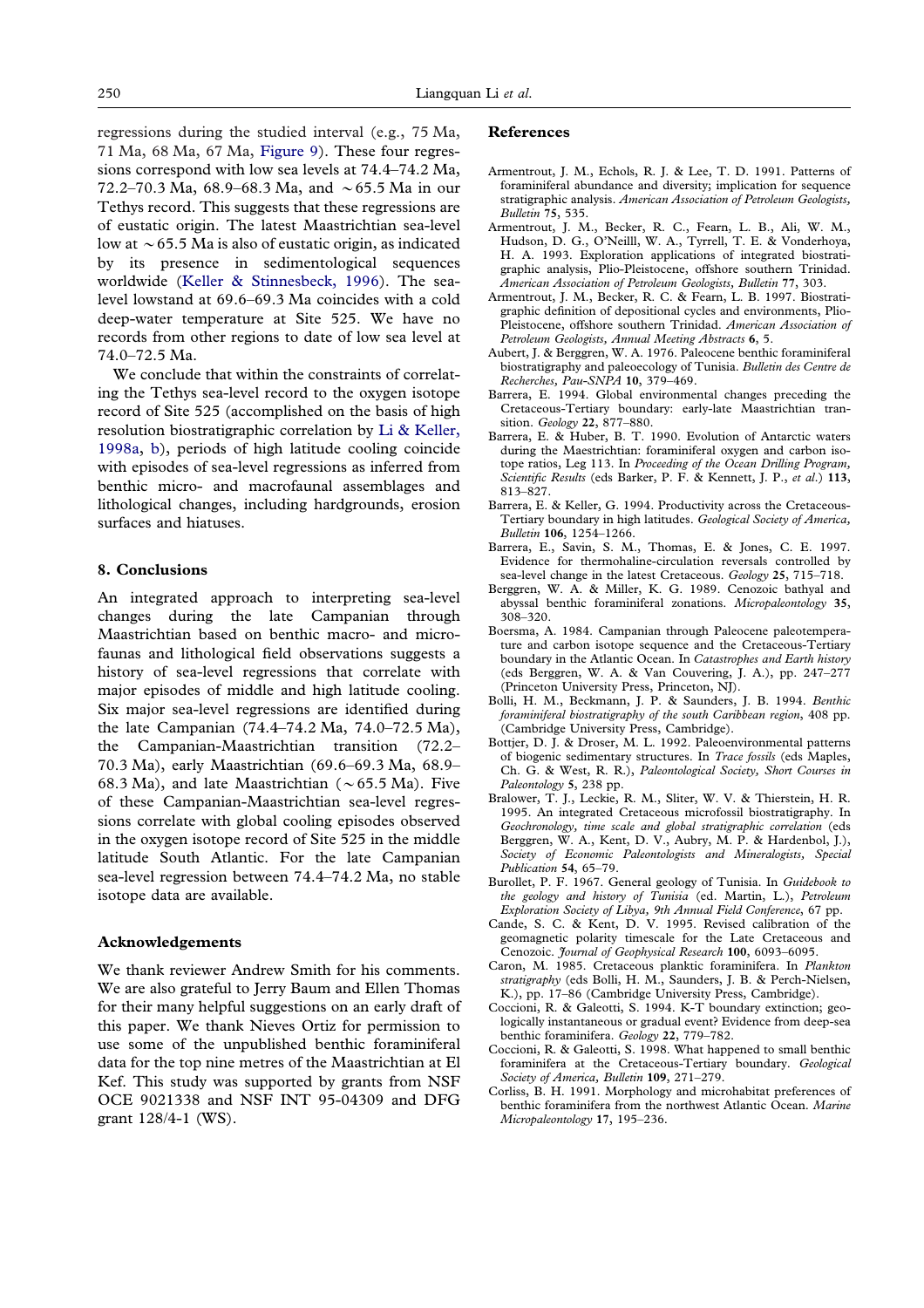- <span id="page-20-6"></span>Corliss, B. H. & Emerson, S. 1990. Distribution of Rose Bengal stained deep-sea benthic foraminifera from the Nova Scotian continental margin and Gulf of Maine. *Deep-Sea Research* **37**, 381–400.
- <span id="page-20-17"></span>Donze, P., Jardine, S., Legoux, O., Masure, E. & Méon, H. 1985. Les évènements à la limite Crétacé-Tertiaire: au Kef (Tunisie septentrionale), l'analyse palynoplanctologique montre qu'un changement climatique est de´celable a` la base du Danian. *Actes du Premier Congre`s National des Sciences de la Terre*, Tunis, Sept. 1, 1981, pp. 161–169.
- <span id="page-20-9"></span>Douglas, R. G. 1979. Benthic foraminiferal ecology and paleoecology: a review of concepts and methods. In *Foraminiferal ecology and paleoecology* (eds Lipps, J. H., Berger, W. H. & Buzas, M. A.), *Society of Economic Paleontologists and Mineralogists, Short Course* **6**, 21–53.
- <span id="page-20-10"></span>Douglas, R. G. & Woodruff, F. 1981. Deep-sea benthic foraminifera. In *The oceanic lithosphere: the sea* (ed. Emiliani, C.), **7**, pp. 1233–1327 (John Wiley & Sons, New York).
- <span id="page-20-31"></span>Ekdale, A. A. 1988. Pitfalls of paleobathymetric interpretations based on trace fossil assemblages. *Palaios* **3**, 464–472.
- <span id="page-20-14"></span>Gooday, A. J. 1993. Deep-sea benthic foraminiferal species which exploit phytodetritus; characteristic features and controls on distribution. *Marine Micropaleontology* **22**, 187–205.
- <span id="page-20-25"></span>Gradstein, F. M., Agterberg, F. P., Ogg, J. G., Hardenbol, J., Van Veen, P., Thierry, J. & Huang, Z. 1995. A Triassic, Jurassic and Cretaceous time scale. In *Geochronology, time scale and global stratigraphic correlation* (eds Berggren, W. A., Kent, D. V., Aubry, M. P. & Hardenbol, J.), *Society of Economic Paleontologists and Mineralogists Special Publication* **54**, 95–128.
- <span id="page-20-23"></span>Groot, J. J., de Jonge, R. B. G., Langereis, C. G., ten Kate, W. G. H. Z. & Smit, J. 1989. Magnetostratigraphy of the Cretaceous-Tertiary boundary at Agost (Spain), *Earth and Planetary Science Letters* **92**, 385–397.
- <span id="page-20-1"></span>Haig, D. W. 1979. Global distribution patterns for mid-Cretaceous foraminiferids. *Journal of Foraminiferal Research* **9**, 29–40.
- <span id="page-20-34"></span>Haq, B. U., Hardenbol, J. & Vail, P. R. 1987. Chronology of fluctuating sea levels since the Triassic. *Science* **235**, 1156–1167.
- <span id="page-20-35"></span>Haq, B. U., Hardenbol, J. & Vail, P. R. 1988. Mesozoic and Cenozoic chronostratigraphy and cycles of sea-level changes. In *Sea-level changes: an integrated approach* (eds Wilgus, C. K., Hastings, B. S., St. Kendall, C. G. C., Posamentier, H. W., Ross, C. A. & Van Wagoner, J. C.), *Society of Economic Paleontologists and Mineralogists, Special Publication* **42**, 71–108.
- <span id="page-20-13"></span>Hermelin, J. O. R. & Shimmield, G. B. 1990. The importance of the oxygen minimum zone and sediment geochemistry in the distribution of recent benthic foraminifera in the northwest Indian Ocean. *Marine Geology* **91**, 1–29.
- <span id="page-20-30"></span>Huber, B. T. 1990. Maestrichtian planktonic foraminifer biostratigraphy of the Maud Rise (Weddell Sea, Antarctica), ODP Leg 113 Hole 689B and 690C. *Proceeding of the Ocean Drilling Program, Scientific Results* (eds Barker, P. F. & Kennett, J. P. *et al*.) **113**, 489–514.
- <span id="page-20-2"></span>Ingle, J. C. 1980. Cenozoic paleobathymetry and depositional history of selected sequences within the southern California continental borderland. *Cushman Laboratory of Foraminiferal Research, Special Publication* **19**, 163–195.
- <span id="page-20-7"></span>Kaiho, K. 1994. Benthic foraminiferal dissolved-oxygen index and dissolved-oxygen level in the modern ocean. *Geology* **22**, 719–722.
- <span id="page-20-3"></span>Keller, G. 1988. Biotic turnover in benthic foraminifera across the Cretaceous/Tertiary boundary at El Kef, Tunisia. *Palaeogeography, Palaeoclimatology, Palaeoecology* **66**, 153–171.
- <span id="page-20-29"></span>Keller, G. 1989. Extended Cretaceous/Tertiary boundary extinctions and delayed population change in planktic foraminifera from Brazos River, Texas. *Paleoceanography* **4**, 287–332.
- <span id="page-20-4"></span>Keller, G. 1992. Paleoecological response of Tethyan benthic foraminifera to the Cretaceous-Tertiary boundary transition. In *Studies in benthic foraminifera*, Benthos'90 (eds Takagayanagi, Y. & Saito, T.), pp. 77–91 (Tokyo University Press, Tokyo).
- <span id="page-20-33"></span>Keller, G. & Stinnesbeck, W. 1996. Sea-level changes, clastic deposits and megatsunamis across the Cretaceous-Tertiary

boundary. In *Cretaceous/Tertiary boundary mass extinction: biotic and environmental changes* (eds MacLeod, N. & Keller, G.), pp. 415–450 (W.W. Norton & Co., New York).

- <span id="page-20-32"></span>Keller, G., Lopez-Oliva, J. G., Stinnesbeck, W. & Adatte, T. 1997. Age, stratigraphy, and deposition of near-K/T siliciclastic deposits in Mexico: relation to bolide impact? *Geological Society of America, Bulletin* **109**, 410–428.
- <span id="page-20-26"></span>Kennedy, W. J., Cobban, W. A. & Scott, G. R. 1992. Ammonite correlation of the uppermost Campanian of Western Europe, the U.S. Gulf Coast, Atlantic Seaboard and Western Interior, and the numerical age of the base of the Maastrichtian. *Geological Magazine* **129**, 497–500.
- <span id="page-20-5"></span>Koutsoukos, E. A. M. & Hart, M. B. 1990. Cretaceous foraminiferal morphogroup distribution patterns, palaeocommunities and trophic structure; a case study from Sergipe Basin, Brazil. *Transactions of the Royal Society of Edinburgh, Earth Sciences* **81**, 221–246.
- <span id="page-20-12"></span>Kurihara, K. & Kennett, J. P. 1988. Bathymetric migration of deep-sea benthic foraminifera in the southwest Pacific during the Neogene. *Journal of Foraminiferal Research* **18**, 75–83.
- <span id="page-20-21"></span>Li, L. & Keller, G. 1998a. Maastrichtian climate, productivity and faunal turnovers in planktic foraminifera in South Atlantic DSDP Sites 525 and 21. *Marine Micropaleontology* **33**, 55–86.
- <span id="page-20-19"></span>Li, L. & Keller, G. 1998b. Maastrichtian diversification of planktic foraminifera at El Kef and Elles, Tunisia. *Eclogae Geologicae Helvetiae* **91**, 75–102.
- <span id="page-20-36"></span>Li, L. & Keller, G. 1998c. Abrupt deep-sea warming at the end of the Cretaceous. *Geology* **26**, 995–998.
- <span id="page-20-15"></span>Luger, P. 1985. *Stratigraphie der marinen Oberkreide und des Alttertiars im sudwestlichen Obernil-Becken (SW-Agypten) unter besonderer berucksichtigung der Mikropalaontologie. Palo¨kologie und Pala¨ogeographie*, 151 pp. (Verlag Von Dietrich Reimer, Berlin).
- <span id="page-20-27"></span>MacArthur, J. M., Thirlwall, M. F., Chen, M., Gale, A. S. & Kennedy, W. J. 1993. Strontium isotope stratigraphy in the late Cretaceous: numerical calibration of the Sr isotope curve, and intercontinental correlation for the Campanian. *Paleoceanography* **8**, 859–873.
- <span id="page-20-16"></span>Méon, H. 1990. Palynologic studies of the Cretaceous/Tertiary boundary interval at El Kef outcrop, northwestern Tunisia: paleogeographic implication. *Review of Palaeobotany and Palynology* **65**, 85–94.
- <span id="page-20-11"></span>Miller, K. G. & Katz, M. E. 1987. Oligocene to Miocene benthic foraminiferal and abyssal circulation changes in the North Atlantic. *Micropaleontology* **33**, 97–149.
- <span id="page-20-22"></span>Nederbragt, A. J. 1991. Late Cretaceous biostratigraphy and development of Heterohelicidae (planktic foraminifera). *Micropaleontology* **37**, 329–372.
- <span id="page-20-24"></span>Odin, G. S. 1996. Definition of a Global Boundary Stratotype Section and Point for the Campanian/Maastrichtian boundary. *Bulletin de l'Institut Royal des Sciences Naturelles de Belgique, Sciences de la Terre* **66**-Supplement, 111–117.
- <span id="page-20-8"></span>Pardo, A., Ortiz, N. & Keller, G. 1996. Latest Maastrichtian foraminiferal turnover and its environmental implications at Agost, Spain. In *Cretaceous/Tertiary boundary mass extinction: biotic and environmental changes* (eds MacLeod, N. & Keller, G.), pp. 139–172 (W.W. Norton & Co., New York).
- <span id="page-20-18"></span>Peypouquet, J. P., Grousset, F. & Mourguiart, P. 1986. Paleoceanography of the Mesogean Sea based on ostracods of the northern Tunisian continental shelf between the late Cretaceous and early Paleogene. *Geologishe Rundschau* **75**, 159–174.
- <span id="page-20-28"></span>Robaszynski, F., Caron, M., Gonzalez Donoso, J. M., Wonders, A. A. H. & the European Working Group on planktonic foraminifera 1983–1984. Atlas of late Cretaceous Globotruncanids. *Revue de Micropale´ontologie* **26**, 145–305.
- <span id="page-20-20"></span>Sliter, W. V. 1968. Upper Cretaceous foraminifera from southern California and northwestern Baja California, Mexico. *University of Kansas, Paleontological Contributions* **49**, 1–141.
- <span id="page-20-0"></span>Sliter, W. V. & Baker, R. A. 1972. Cretaceous bathymetric distribution of benthic foraminifers. *Journal of Foraminiferal Research* **2**, 167–183.